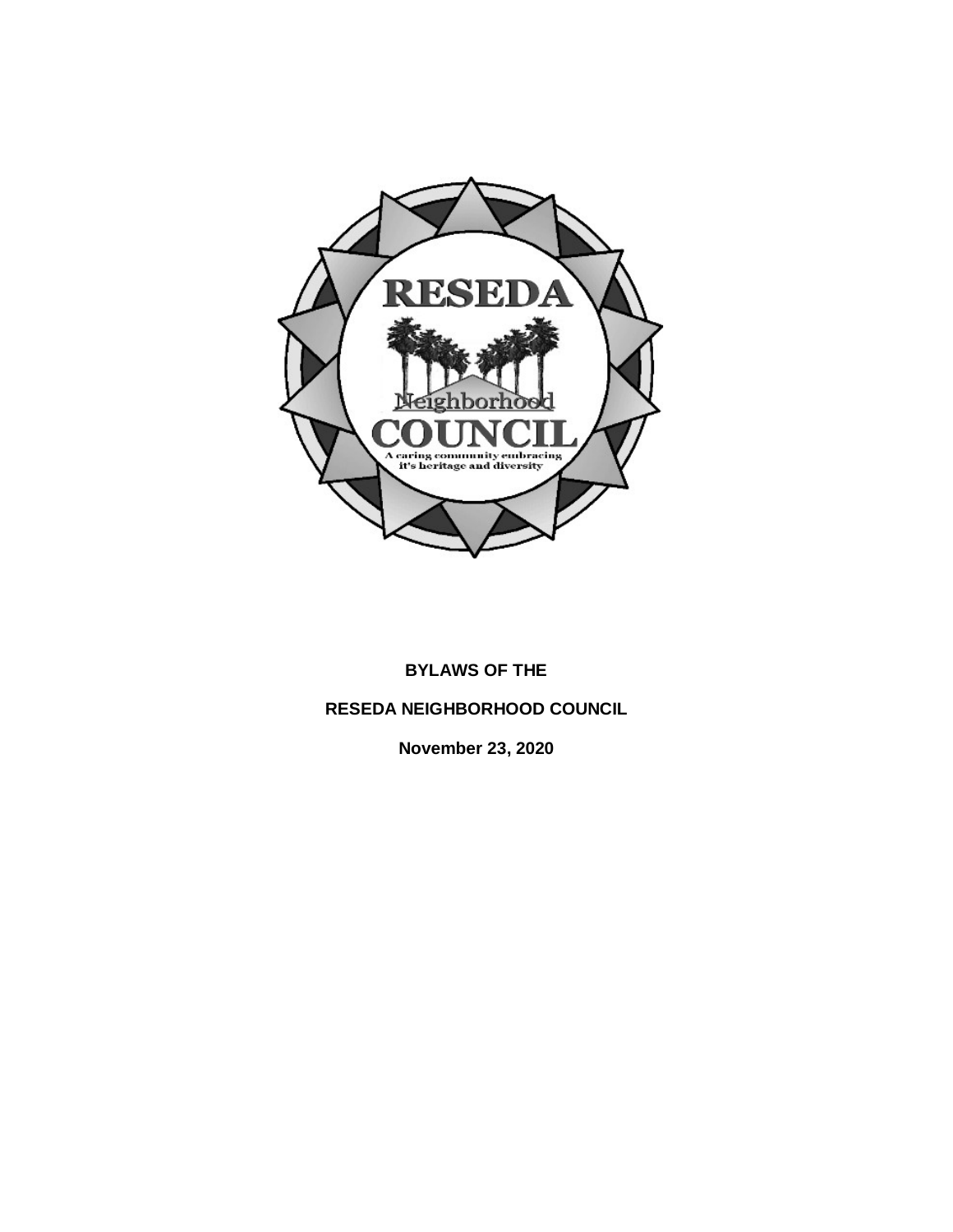# **Table of Contents**

| <b>ARTICLE I</b>   |  |
|--------------------|--|
| <b>ARTICLE II</b>  |  |
| <b>ARTICLE III</b> |  |
|                    |  |
|                    |  |
|                    |  |
| <b>ARTICLE V</b>   |  |
|                    |  |
|                    |  |
|                    |  |
|                    |  |
|                    |  |
|                    |  |
|                    |  |
|                    |  |
|                    |  |
|                    |  |
|                    |  |
|                    |  |
|                    |  |
|                    |  |
|                    |  |
|                    |  |
|                    |  |
|                    |  |
|                    |  |
|                    |  |
|                    |  |
|                    |  |
|                    |  |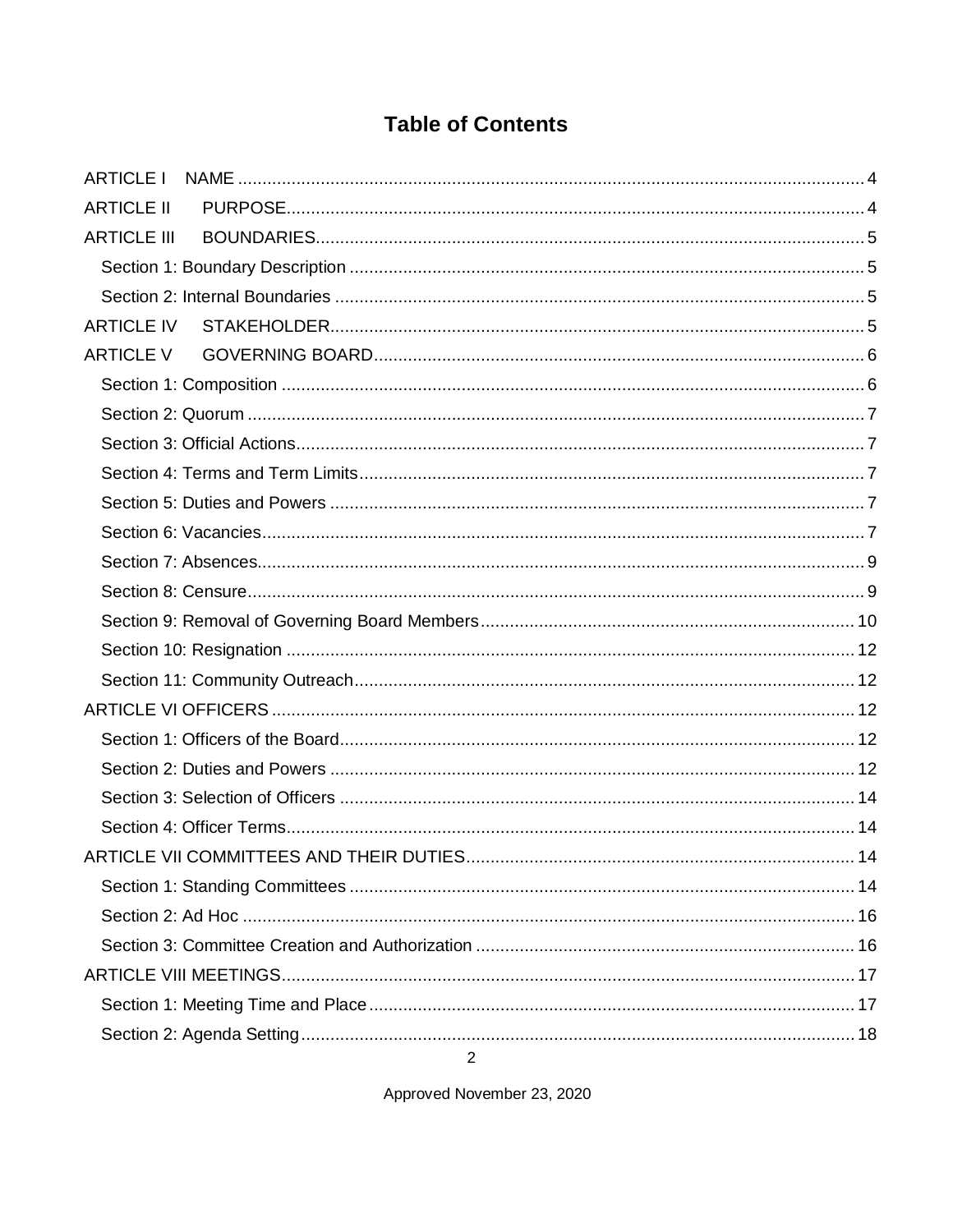| <b>ARTICLE IX</b> |  |
|-------------------|--|
|                   |  |
|                   |  |
|                   |  |
|                   |  |
|                   |  |
|                   |  |
|                   |  |
| ARTICLE XI        |  |
|                   |  |
|                   |  |
|                   |  |
|                   |  |
|                   |  |
|                   |  |
|                   |  |
|                   |  |
|                   |  |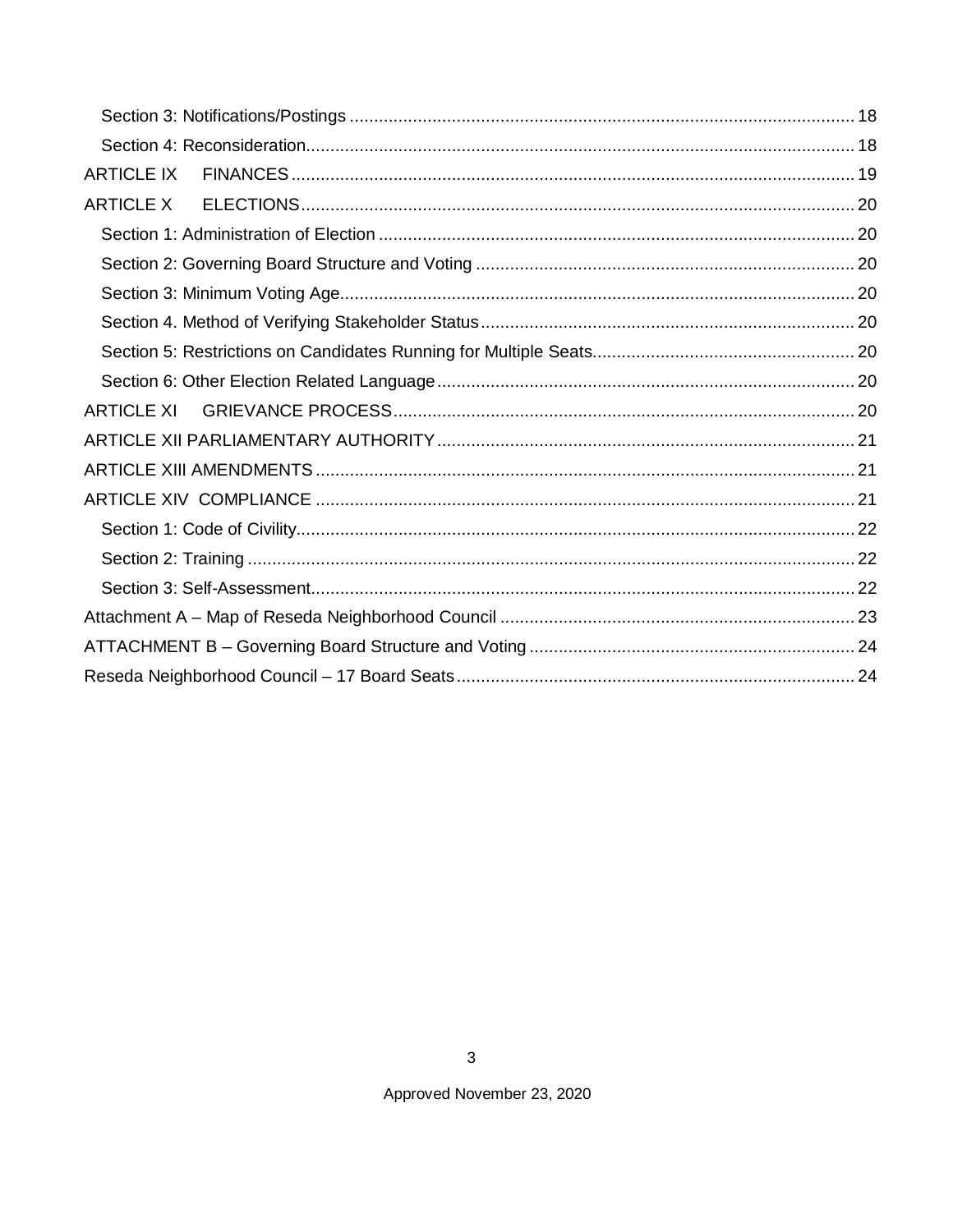#### **ARTICLE I NAME**

<span id="page-3-0"></span>The name of this officially recognized organization that is a part of the Los Angeles Citywide System of Neighborhood Councils is the RESEDA NEIGHBORHOOD COUNCIL (RNC).

#### **ARTICLE II PURPOSE**

<span id="page-3-1"></span>The purpose of the RNC is to participate as a body on issues concerning our neighborhood and regarding the governance of the City of Los Angeles ("City") in a transparent, inclusive, collaborative, accountable and viable manner.

Section 1: Mission. The **MISSION** of the RNC is to encourage community participation in City Governance.

- 1. To provide an inclusive and open forum for public discussion of issues of interest to the RNC, including City governance, the needs of the RNC, the delivery of City services to the RNC area, and other matters of a City wide nature;
- 2. To advise the City on issues of interest to the RNC, including City governance, the needs of the RNC, the delivery of City services to the RNC area, and other matters of a City wide nature;
- 3. To initiate, execute and support projects for the physical, social and cultural improvement of the RNC area; and
- 4. To facilitate communication between the City and Stakeholders on issues of concern to the community and/or the Stakeholders.

Section 2: Policy. The **POLICY** of the RNC is:

- 1. To respect the dignity and expression of viewpoints of all individuals, groups, and organizations involved in the RNC,
- 2. To remain non-partisan with respect to political party affiliation and inclusive in our operations including, but not limited to, the process of electing or selecting the Board of Directors, Officers, and committee members, as hereinafter set forth;
- 3. To utilize the Early Notification System (ENS) to the best of the RNC Board's ability, inform the RNC of matters involving the City and our community in away that is tailored to provide opportunities for involvement in the decision-making process;
- 4. To encourage all Stakeholders to participate in all activities of the RNC.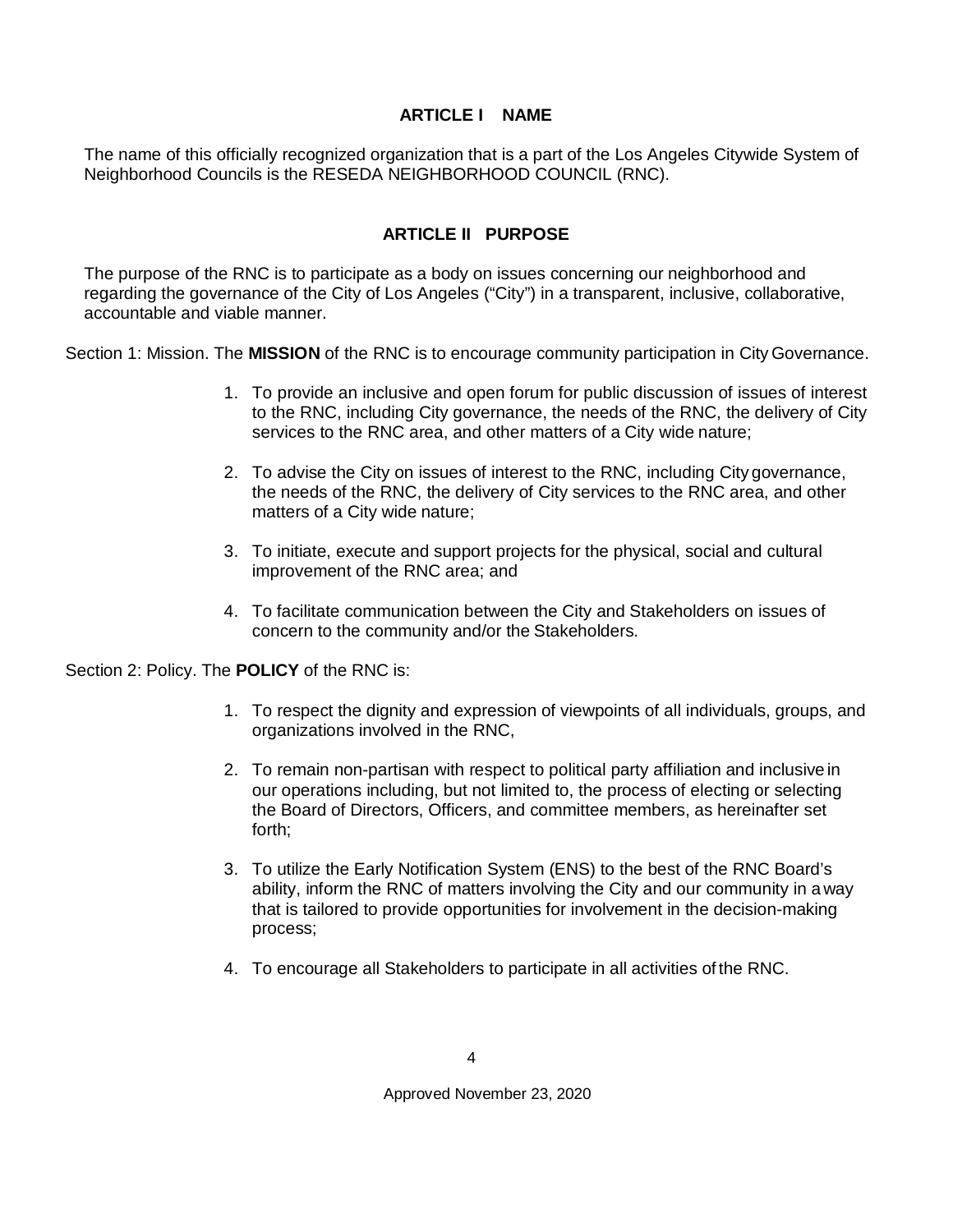- 5. To prohibit discrimination against any individual or group in our operations on the basis of race, religion, color, creed, national origin, ancestry, sex, sexual orientation, age, disability, marital status, income, homeowner/renter status, or political affiliation; and
- 6. To have fair, open, and transparent procedures for the conduct of all RNC business.

Section 3: Execution of Purpose, The RNC shall direct that a system of outreach be instituted to inform Stakeholders as to the existence and activities of the RNC, including its Board elections, to find future leaders of the RNC, and to encourage all Stakeholders to seek leadership positions within the RNC.

- 1. The RNC shall have a standing Outreach Committee, which will report its activities and recommendations to the Board monthly at the regular RNC meeting.
- 2. The Council shall utilize electronic media including but not limited to a web site presence to disseminate information to Council Stakeholders and others interested in the Council to the extent practicable.
- 3. Outreach also shall be undertaken at public events and shall be coordinated with other Neighborhood Councils when appropriate.

#### **ARTICLE III BOUNDARIES**

<span id="page-4-0"></span>The RNC covers a geographic area described below.

- <span id="page-4-1"></span>**Section 1: Boundary Description** - The boundaries about the boundaries of adjacent Neighborhood Councils and include those areas of the City within the following lines of demarcation:
	- A. **North**  Roscoe Blvd
	- B. **East** White Oak Ave
	- C. **South**  Victory Blvd
	- D. West Corbin Ave

The boundaries of the RNC are as set forth in Attachment A – Map of Reseda Neighborhood Council.

<span id="page-4-2"></span>**Section 2: Internal Boundaries –** Not applicable.

#### **ARTICLE IV STAKEHOLDER**

<span id="page-4-3"></span>Neighborhood Council membership is open to all Stakeholders. A "Stakeholder" shall be defined as any individual who: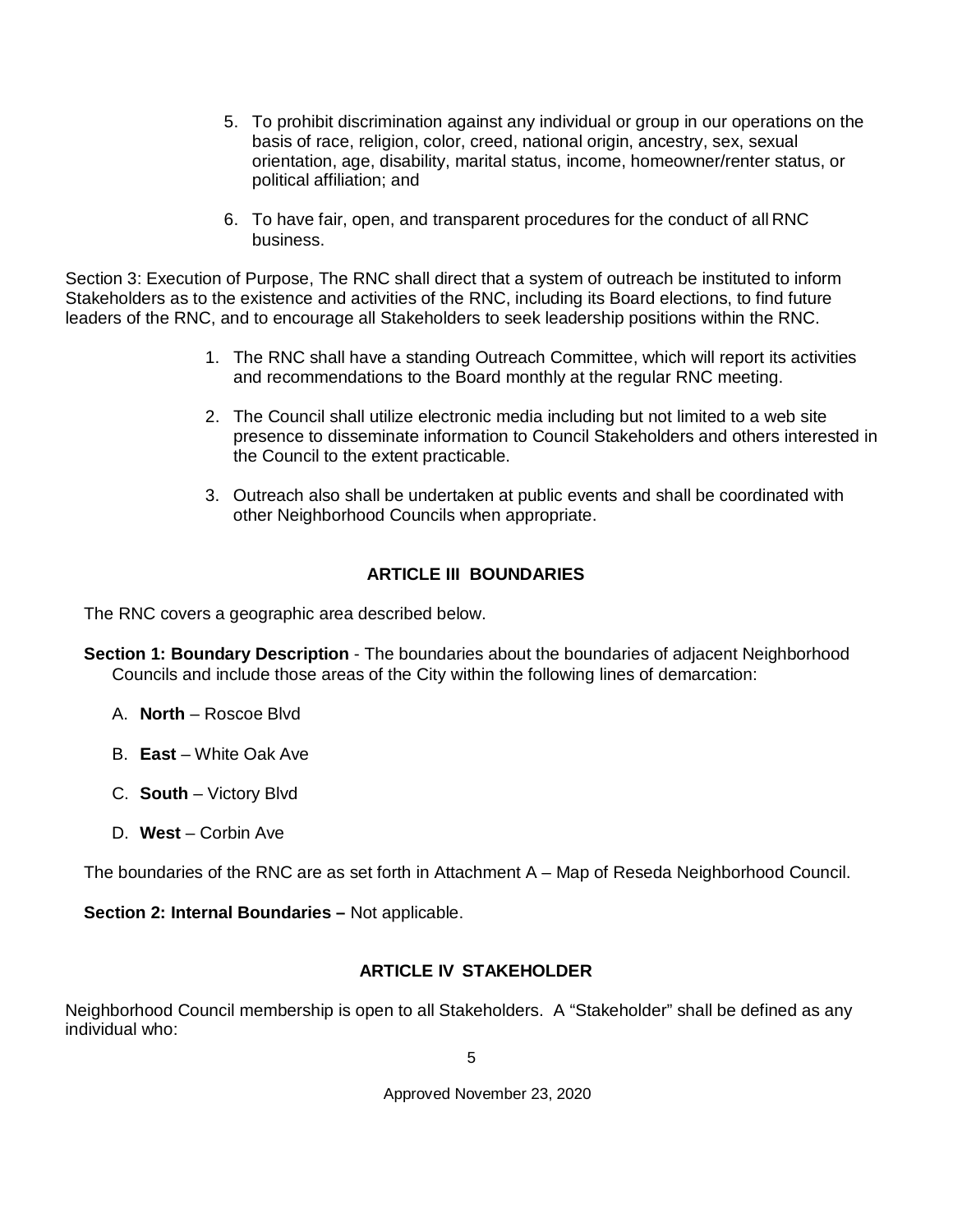(1) Lives, works, or owns real property within the boundaries of the neighborhood council; or

(2) Is a Community Interest Stakeholder, defined as an individual who is a member of or participates in a Community Organization within the boundaries of the neighborhood council.

A "Community Organization" is an entity that has continuously maintained a physical street address within the boundaries of the neighborhood council for not less than one year, and that performs ongoing and verifiable activities and operations that confer some benefit on the community within the boundaries of the neighborhood council. A for-profit entity shall not qualify as a Community Organization. Examples of Community Organizations may include Chambers of Commerce, houses of worship or other faith-based organizations, educational institutions, or non-profit organizations.

[The definition of "Stakeholder" and its related terms are defined by City Ordinance and cannot be changed without City Council action. See Los Angeles Administrative Code Section 22.801.1]

#### **ARTICLE V GOVERNING BOARD**

<span id="page-5-0"></span>The Board of Directors (hereinafter "the Board") shall be the Governing Body of the RNC within the meaning of that term as set forth in the Plan for a Citywide System of Neighborhood Councils ("the Plan").

- <span id="page-5-1"></span>**Section 1: Composition** – The Board shall be comprised of seventeen (17) Board members (15 elected, 1 appointed Youth Board Member (YBM) and 1 appointed Young Adult Board Member (YABM)). Membership shall be comprised as follows:
	- A. **Residential Community Stakeholder** (**RCS**) An RCS shall be any person who lives within the RNC boundaries as defined in Article III. There shall be three (3) RCS's.
	- B. **Business Community Stakeholder** (**BCS**) A BCS shall be any person who (1) works in (2) owns a business (3) owns business or residential rental property located within the RNC boundaries defined in Article III. There shall be three (3) BCS's.
	- C. **At-Large Community Stakeholder** (**ACS**) Open to all Stakeholders. There shall be nine (9) ACS's
	- D. **Youth Board Member (YBM) -** Open to Stakeholders between the ages of fourteen (14) and seventeen (17) who either live, work, or are a student in Reseda and as further defined below. This position is precluded from voting on matters regarding the expenditure of funds, contracts, or recommendations to enter into contracts. A Youth Board Member shall be allowed to speak on such matters however. This position is a Board appointed position, and will not impact the quorum of eight (8). There shall be one (1) YBM
	- E. **Young Adult Board Member (YABM) -** Open to stakeholders between the ages of eighteen (18) and twenty (20) years who live, work, own property within the Reseda NC boundaries. This position is precluded from voting on matters regarding the expenditure of funds, contracts, or recommendations to enter into contracts. A Young Adult Board Member shall be allowed to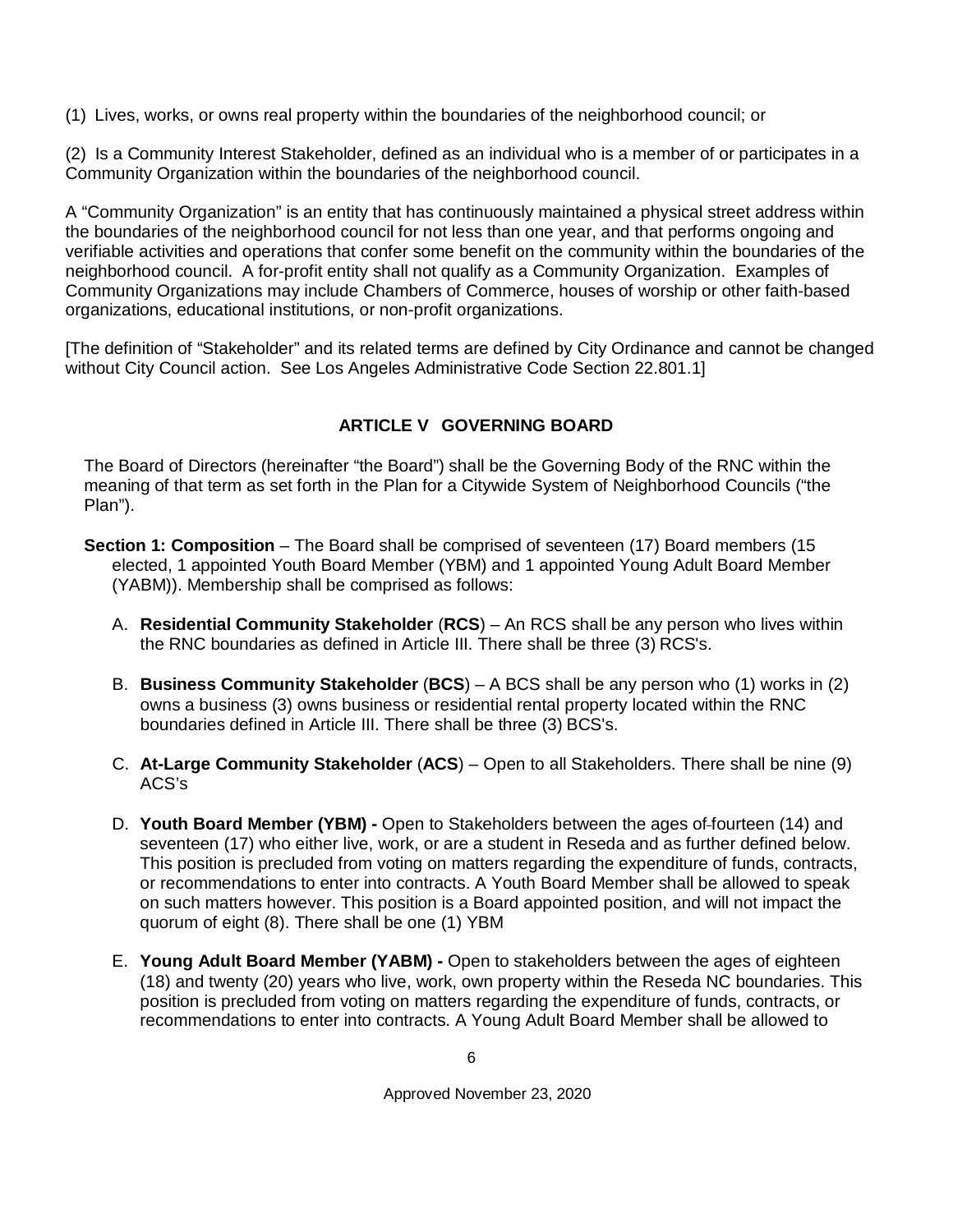speak on such matters however, this position is a Board appointed position, and will not impact the quorum of eight (8). There shall be one (1)YABM

No single Stakeholder group shall hold a majority of Board seats unless extenuating circumstances exist and are approved by the Department of Neighborhood Empowerment ("the Department").

- <span id="page-6-0"></span>**Section 2: Quorum** – The quorum shall be eight (8) members of the Board. No floating quorums are allowed.
- <span id="page-6-1"></span>**Section 3: Official Actions** – A simple majority vote by the Board members present and voting, not including abstentions, at a meeting at which there is a quorum shall be required to take official action, unless specified otherwise in these Bylaws.

#### <span id="page-6-2"></span>**Section 4: Terms and Term Limits**

- A. The term for Stakeholder Board members shall be for four (4) years and be staggered such that every two (2) years, there are seats eligible for election. There are no term limits.
- B. The term for Youth Board Member and Young Adult Board Member shall be for one year and shall run from June 1<sup>st</sup> until May 31<sup>st</sup>, and shall be considered vacant as of midnight May 31<sup>st</sup> every year. The vacancies shall then be filled by the Board as specified below in Section 6: Vacancies.
- <span id="page-6-3"></span>**Section 5: Duties and Powers** – The primary duties of the Board shall be to govern the RNC and to carry out its objectives.
	- A. No individual member of the Board shall speak for the Board or otherwise publicly represent a Board position unless authorized to do so by official action of the Board.
	- B. The Board may, by official action, delegate to any individual the authority to present before any public body a standing RNC position previously adopted by the Board or a statement that the RNC has had insufficient time to develop a position or recommendation on a matter before that body. Such authority may be revoked at any time by the Board.
	- C. The authority to sign documents required by the city to hold events shall be held exclusively by duly elected or appointed members of the Board. In no case shall the authority to sign documents required by the city to hold events be delegated to any individual who is not a current Board member.

<span id="page-6-4"></span>**Section 6: Vacancies** – Vacancies on the Board shall be filled using the following procedure:

- A. Residential, Business, or At-Large Stakeholder Vacancies.
	- 1. Upon any resignation or other action that causes a vacancy of a Stakeholder seat, the President or Secretary shall cause the matter to be placed on the agenda for the next regular meeting of the Board, and on every subsequent agenda until such time as the seat is filled. In no case shall a vacancy be filled within less than thirty (30) days of the date of the vacancy to allow for community outreach. However, in no event shall a vacant seat be filled where the election to fill that seat is scheduled to be held within sixty (60) days from the date the applicant (Stakeholder proposing to fill the vacancy) tenders a written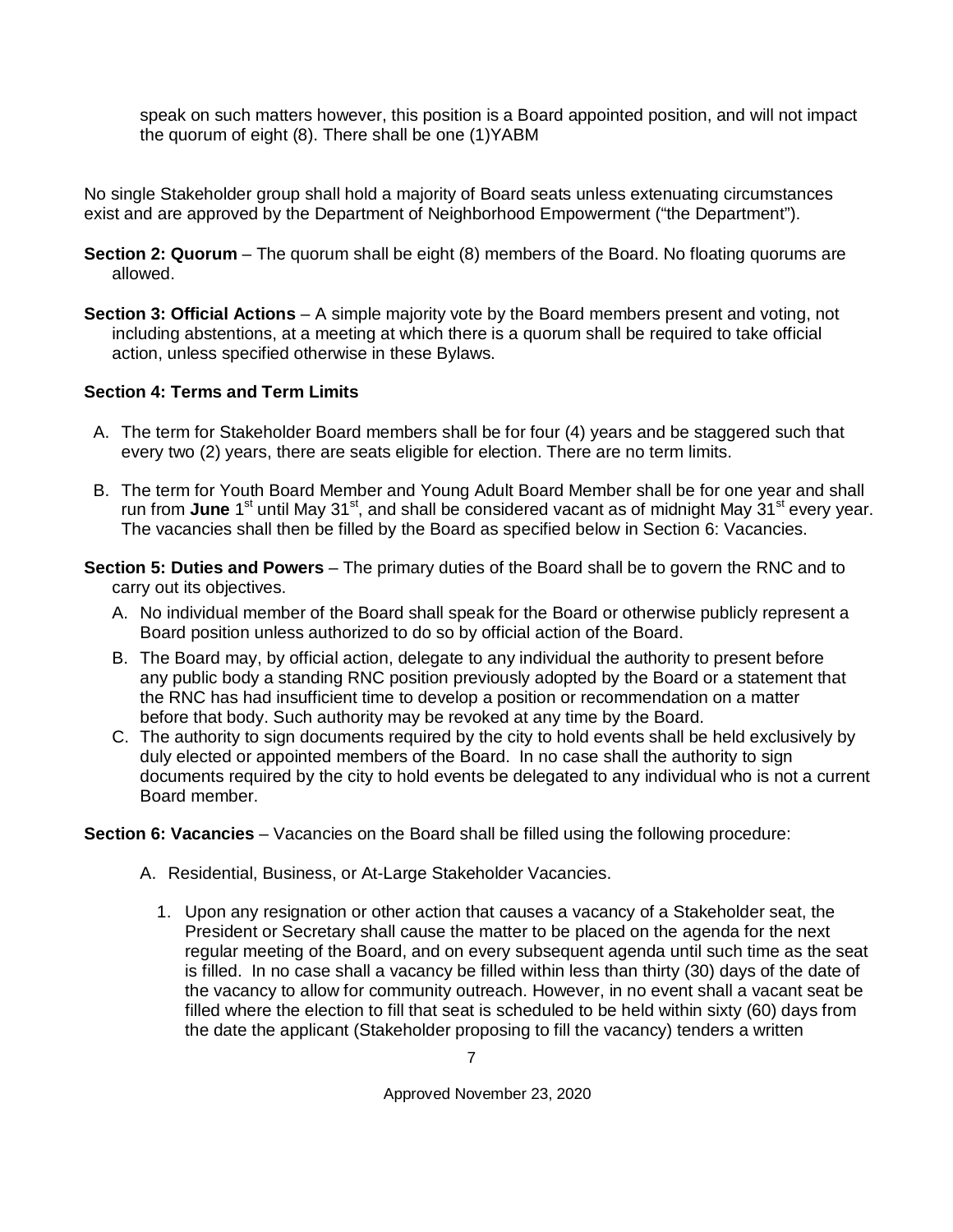application to the Secretary or President.

- 2. Any Stakeholder interested in filling a vacancy on the Board shall submit a written application to the Secretary at any time before a vote is taken, and the application must specify the stakeholder category the applicant is running for.
- 3. If only one (1) Stakeholder has made application for a vacant seat, then a vote of the Board shall be taken, and the applicant installed by majority vote of the Board. If more than one (1) Stakeholder has made application for an empty seat, then an open and fair vote shall be taken by a show of hands at the next regular meeting by all Board Members present. The vote shall be presided over by the Chair.
- 4. When a vacant seat is filled by the aforementioned process, it shall be filled only for the remaining term of that seat. The elected stakeholder shall be given the oath of office, and be entitled to vote on any and all NC business, as allowed by the RNC Bylaws (Art. XIV Sec. 2).
- B. Youth Board Member (YBM) and Young Adult Board Member (YABM) Vacancies Any interested applicants shall submit a written application prior to the last regular Board meeting that occurs in May or at any time thereafter until the seats are filled. Upon installation a new YBM/YABM shall receive the oath of office and be entitled to vote on any and all NC business, as may be allowed by the RNC ByLaws (Art. V Sec. 1 Para. D and Art. XIV Sec. 2) and DONE regulation.
	- 1. Youth Board Member (YBM): If there are two or less applicants for the seat, then a vote of the board shall be taken, and the prevailing applicant installed by majority vote of the board. If there are three or more applicants there shall be a roll-call vote by the board of the applicants as a group. Each board member may put down up to two names. The two applicants who receive the majority of votes shall move forward for a final vote by the Board. A roll call vote by the board shall be called; each Board member shall give the name of the applicant for which they are voting for. The applicant receiving the majority of votes shall immediately be installed as YBM.
	- 2. Young Adult Board Member (YABM): If there are two (2) or less applicants, the board shall have an approval vote for each applicant, and provided they have garnered a majority of support from the board, the applicant(s) shall immediately be installed as YABM. If there are three or more applicants there shall be a roll-call vote by the board of the applicants as a group. Each board member may put down up to two names. The two applicants who receive the majority of votes shall move to forward for a final vote by the Board. A roll call vote by the board shall be called; each Board member shall give the name of the applicant for which they are voting for. The applicant receiving the majority of votes shall immediately be installed as YABM

In the event that there is a three (or greater) way tie for majority of votes, or a two (or greater) way tie for second most votes, then all other candidates shall be eliminated, and a run off shall be held in a traditional manner, with each Board member having one vote to cast for one candidate, and the candidate(s) with the majority of votes shall be installed to the YBM seat(s).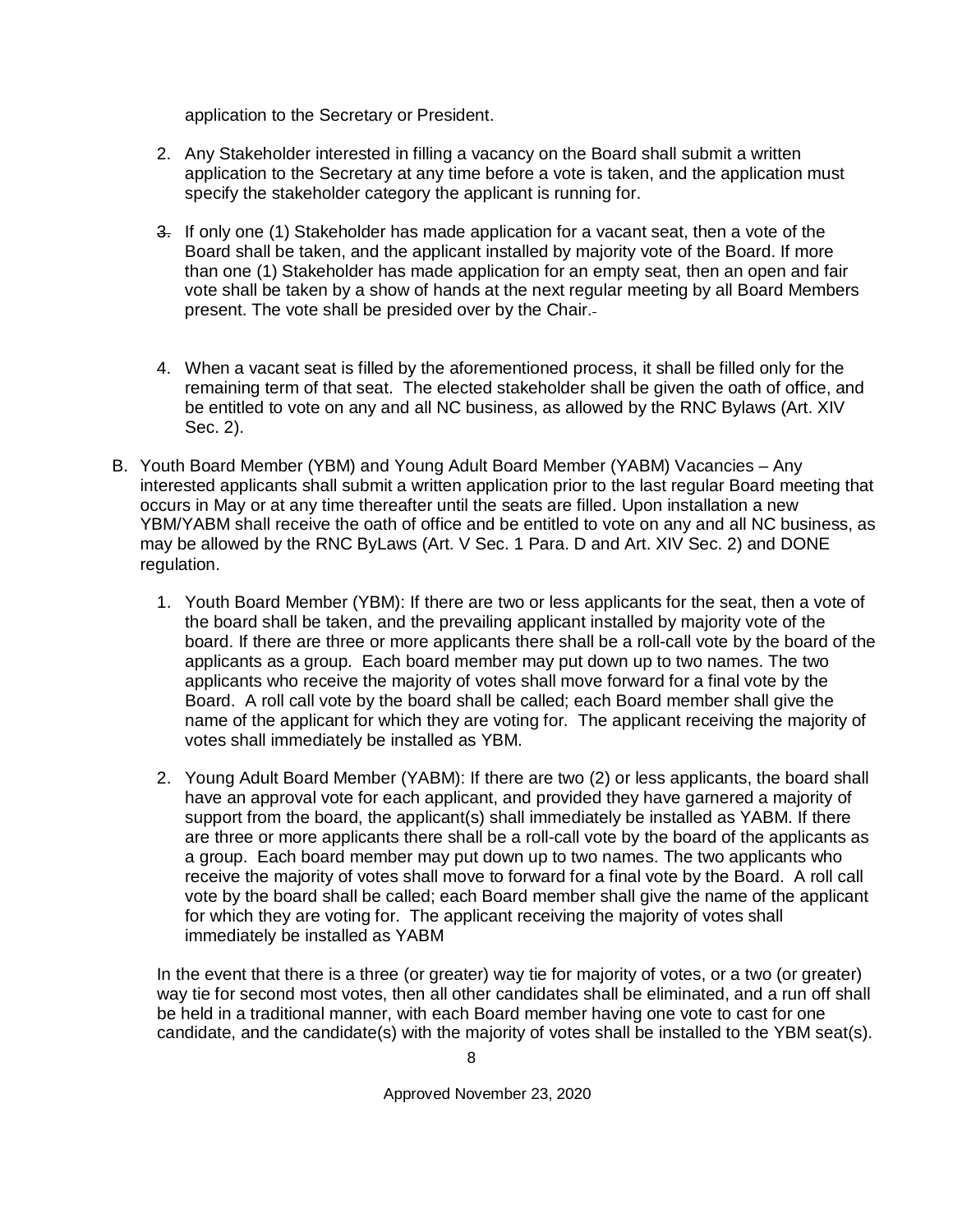- <span id="page-8-0"></span>**Section 7: Absences** – Any Board member who misses three (3) regularly scheduled consecutive RNC Board meetings or, optionally, six (6) or more total Board Meetings during any twelve (12) month period will be subject to removal from the Board. Each RNC Board member absence shall be recorded in the RNC's meeting minutes or other manner of RNC record keeping, and that, upon missing the required number of Board meetings for removal, the RNC Presiding Officer shall:
	- 3. Notify the Board member of the absences and place on the agenda the removal of the Board member at a regular or special Board meeting whereupon the Board shall determine the validity of the absences as specified in the RNC Standing Rules before taking action to remove the Board member.
	- 4. Removal of the identified Board member requires two-thirds (2/3) majority of the attending Board members at which moment the position is vacant.

Any regular scheduled monthly meeting of the RNC Board, scheduled and properly noticed as per the Brown Act, shall constitute a meeting for the purpose of determining Board member attendance.

<span id="page-8-1"></span>**Section 8: Censure** – The purpose of the censure process is to place a Board member on notice of misconduct and to provide the Board member with an opportunity to correct the misconduct. The Neighborhood Council ("Neighborhood Council") may censure any Board member at a regular or special meeting open to the public following a good-faith determination by the Neighborhood Council Board that the member has engaged in conduct that is contrary to rules and regulations applicable to the Board or that impedes the orderly business of Board operations. Grounds for censure include, but are not limited to, persistent disruptive conduct at meetings, violations or abuses of the Board's bylaws or rules, violations of the Code of Conduct, acting on behalf of the Board without authorization, and misuse or abuse of the censure or removal process by acting in bad faith.

The Board shall use the following procedure when censuring a Board member:

1. A motion to censure a Board member may be initiated by any three (3) Board members. Those Board members shall not constitute a majority of the quorum of any Neighborhood Council body, such as a committee. The motion shall be delivered to any officer of the Board or a specific officer or member of the Board as may be specified in the bylaws or standing rules of the Neighborhood Council. The motion shall be in writing and provide the specific facts and grounds for the proposed censure including the date(s) and specific conduct relied upon for the motion. The motion shall not be based upon conclusions, e.g., "for alleged violations of the Code of Conduct" but shall contain factual statements that describe conduct only and is not intended to embarrass or humiliate the board member.

2. The Board member, group of Board members or committee responsible for setting the final Board agenda shall include the motion on the agenda of the next regular or special Board meeting scheduled at least thirty (30) days following the delivery of the proposed censure motion.

3. The Board member subject to censure shall be given a minimum of thirty (30) days prior-written notice, which may include email sent to the last email address on file with the Neighborhood Council, of any meeting at which the motion to censure will be considered. The notice shall provide the specific facts and grounds for the proposed censure as specified in 1 above. The Board shall also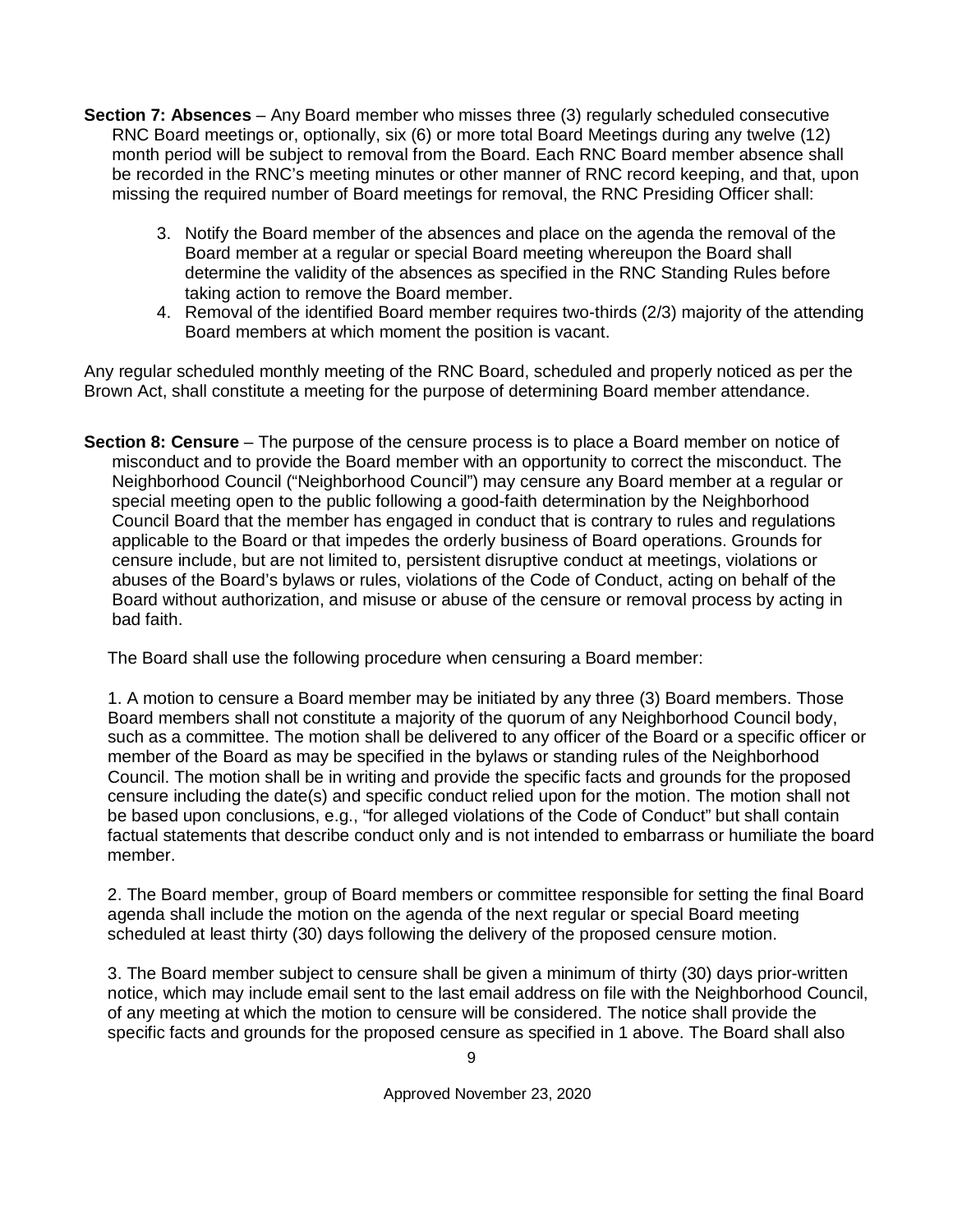provide a copy of the notice to the Department of Neighborhood Empowerment a minimum of thirty (30) days prior to the meeting at which the motion to censure will be considered.

4. The Board member subject to censure shall be given a reasonable opportunity to be heard at the meeting, either orally or in writing, prior to the Board's vote on a motion of censure.

5. The Board shall decide by a majority vote of those present and voting whether or not the Board member should be censured. The Board member who is the subject of the censure motion shall not be counted as part of the majority present and voting and shall not be allowed to vote. For the purpose of censure motions, abstentions shall not be counted as votes.

6. In no event shall a motion to censure a board member be heard by the Neighborhood Council within sixty (60) days of the next scheduled Board election or selection.

<span id="page-9-0"></span>**Section 9: Removal of Governing Board Members** – Any Board member may be removed by the Neighborhood Council ("Neighborhood Council") for cause, following a good faith determination by the Board that the member has engaged in conduct that is contrary to rules and regulations applicable to the Board or that impedes the orderly business of Board operations. A Board member shall not be subject to removal under this Policy, unless the member has been censured at least once pursuant to the Board of Neighborhood Commissioners' ("Commission") Censure Policy. Grounds for removal include, but are not limited to, persistent disruptive conduct at meetings, violations or abuses of the Board's bylaws or standing rules, violations of the Code of Conduct, acting on behalf of the Board without authorization, and misuse or abuse of the censure or removal processes by acting in bad faith.

The Board shall use the following procedure when removing a Board member:

1. A motion to remove a Board member may be initiated by any three (3) Board members. Those Board members shall not constitute a majority of the quorum of any Neighborhood Council body, such as a committee. The proposed motion shall be delivered to any officer of the Board or a specific officer or member of the Board as may be specified in the bylaws or standing rules of the Neighborhood Council. The motion shall be in writing and provide the specific facts and grounds for the proposed removal action including the date(s) and specific conduct relied upon for the motion. The motion shall not be based upon conclusions, e.g., "for alleged violations of the Code of Conduct" but shall contain factual statements that describes conduct only and is not intended to embarrass or humiliate the board member. The motion to remove shall also include a copy of the prior censure motion and the date it was passed.

2. The Board member, group of Board members or committee responsible for setting the final Board agenda shall list and briefly describe the motion on the agenda of the next regular or special Board meeting scheduled at least thirty (30) days following the delivery of the proposed removal motion.

3. The Board member subject to removal shall be given a minimum of thirty (30) days prior written notice, which may include email sent to the last email address on file with the Neighborhood Council, of any meeting at which a motion to remove will be heard. The notice shall provide the specific facts and grounds for the proposed removal as specified in 1 above. The Board shall also provide a copy of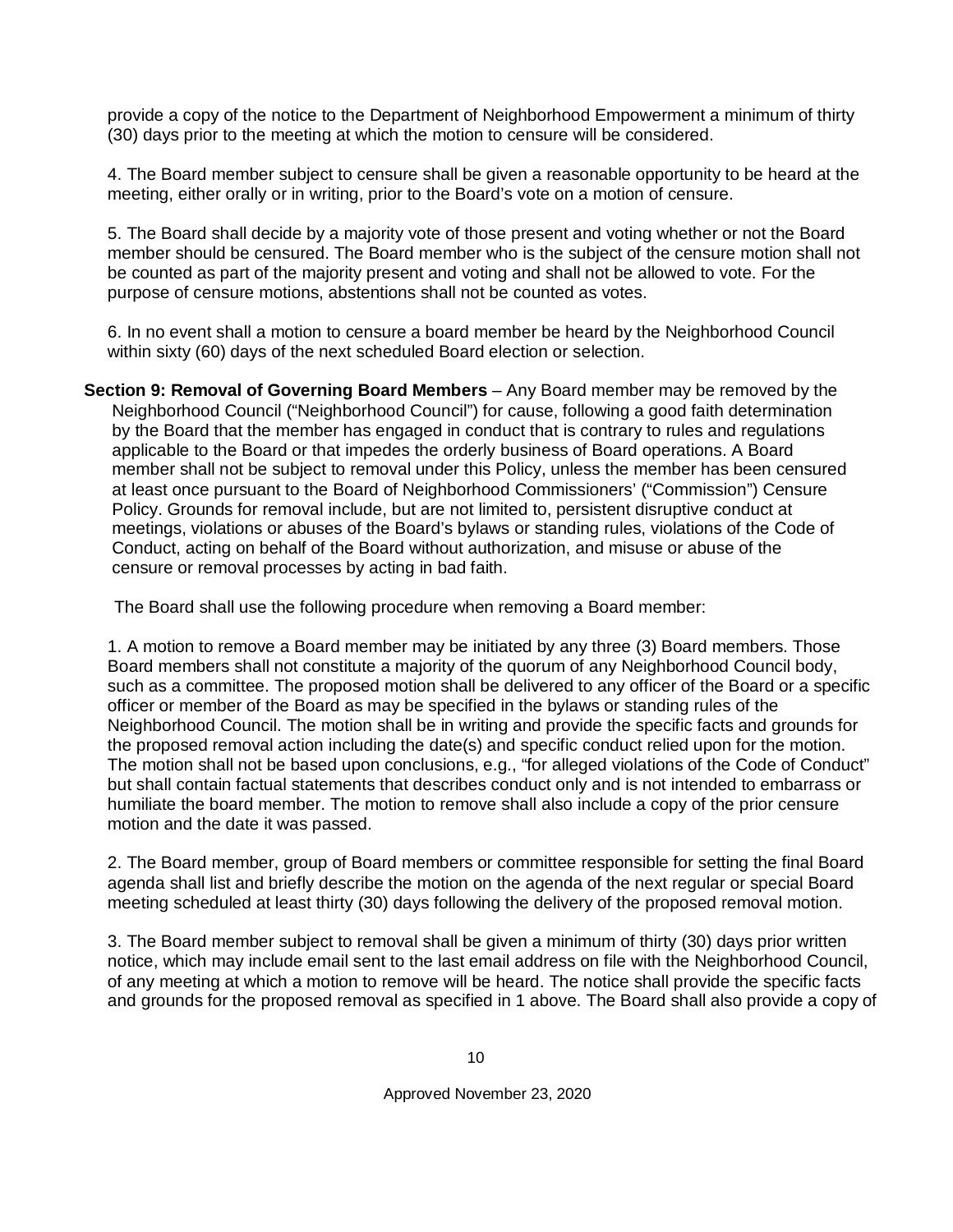the notice to the Department of Neighborhood Empowerment a minimum of thirty (30) days prior to any meeting at which a motion to remove will be considered.

4. The Board member subject to removal shall be given reasonable time to be heard at the meeting, either orally or in writing, prior to the Board's vote on a motion for removal.

5. The Board shall decide whether or not the Board member should be removed by an affirmative vote of two-thirds (2/3) of the currently sitting Board members. The Board member who is the subject of the removal motion shall not be allowed to vote and shall not be counted when determining the two-thirds (2/3) majority vote. For the purpose of the removal motion, abstentions shall not be counted as votes.

6. In no event shall a motion to remove a Board member be heard by the Neighborhood Council within sixty (60) days of the next election or selection.

7. The Commission may review a Neighborhood Council's removal decision if requested to do so by the affected Board member. Once the request is made for the Commission to review the decision to remove, the Neighborhood Council voting to remove the board member may not fill the vacancy created by the removal until the Commission has made a decision on whether the removal was proper or the Commission declines to review the matter. The Commission's decision whether to hear or decline to hear the removal review request shall be sent in writing to the requestor and the Neighborhood Council within 30 days after the request for review is delivered.

8. A request for the Commission to review a Neighborhood Council's removal decision shall proceed as follows:

a. The request must in writing and must be delivered to the Executive Assistant of the Commission or, in the absence of an Executive Assistant, to the President of the Commission within thirty (30) days of the date of the action by the Neighborhood Council to remove the Board member.

b. The request must state the basis for the review. The request shall not cite or present any evidence not considered by the Neighborhood Council but must address only procedural deficiencies.

c. If the Commission determines the request for review raises sufficient questions regarding procedural deficiencies and agrees to hear the review, it will be placed on the agenda of a regular or special meeting of the Commission within sixty (60) days of receipt of the request for review.

d. At the review the Commission will determine if the facts as presented support the removal motion and if the procedures set out in this policy were correctly applied.

e. If the Commission determines that there were either factual or procedural deficiencies, the Commission may either reinstate the Board member or return the matter to the Neighborhood Council for further consideration.

f. If the Commission returns the matter for further consideration and the Neighborhood Council does not act within sixty (60) days of the Commission's decision the Board member will be considered reinstated.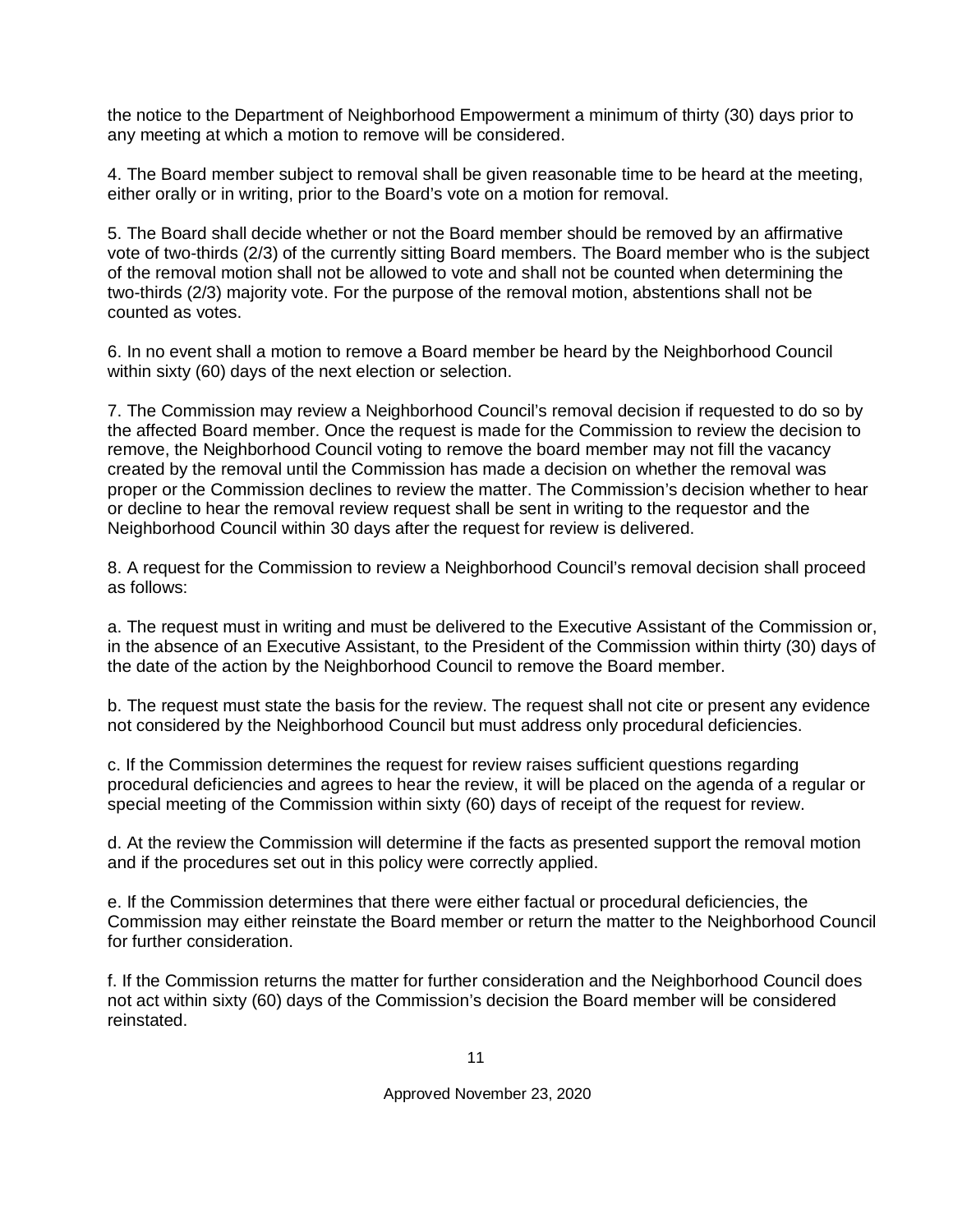g. During the period of appeal the Board member shall not be counted as part of the Board for any quorum and shall not participate in any Board actions.

h. If the matter is returned to the Neighborhood Council for further consideration the Board member shall not be counted as part of the Board for any quorum and shall not participate in any Board actions until the Board takes action as requested by the Commission or until the expiration of the sixty (60) day time period.

9. This policy is not intended to restrict or eliminate a Neighborhood Council's ability to remove or render ineligible to serve, Board members who fail to attend meetings, join committees, maintain their stakeholder status, or perform other duties as may be described in the Neighborhood Council's bylaws and/or standing rules. Nor is it intended to limit a Neighborhood Councils ability to remove committee chairs or committee members according to the Neighborhood Council's bylaws and/or standing rules.

<span id="page-11-0"></span>**Section 10: Resignation -** A Board member may resign from the RNC by stating one's intention in written communication, and the position shall then be deemed vacant.

<span id="page-11-1"></span>**Section 11: Community Outreach** – left blank

#### **ARTICLE VI OFFICERS**

- <span id="page-11-3"></span><span id="page-11-2"></span>**Section 1: Officers of the Board** – The Officers of the Board ("Officers") shall consist of a President, a Vice-President, a Treasurer, a Secretary, a Sergeant at Arms, and a Parliamentarian. These Officers shall be elected by the Board as provided below, and all must be members of the Board.
- <span id="page-11-4"></span>**Section 2: Duties and Powers** – The duties of the Officers are as follows and also include such additional duties as may be adopted by official action of the Board:
	- A. **President**  The President shall be the principal officer of the Board and shall be the presiding officer at meetings of the Board. The President shall exercise and perform such other duties as the Board may assign from time to time or as the Bylaws or Standing Rules may prescribe. The President shall have supervision over the business and administrative affairs of the RNC, and such officer shall be the Chief Executive Officer of the RNC. The President shall approve all orders directing the disbursement of funds. The President shall make an annual report covering the business of the RNC for the year, and recommendations for the ensuing year, which shall be read at the first General meeting where practicable of the Board and a copy thereof forwarded to the Department. He or she shall approve all outgoing official RNC correspondence. The President shall be an ex-officio member of any committee that has no board members. It shall be a requirement of the office that the President have a minimum of one year of experience serving on the RNC board or as chairman of one of its committees.
	- B. **Vice-President** The Vice-President shall act as a presiding officer in the absence of the President and, in case of vacancy in the office of President, or in the case of the President's unavailability due to sickness, disability, death or resignation, the Vice-President shall perform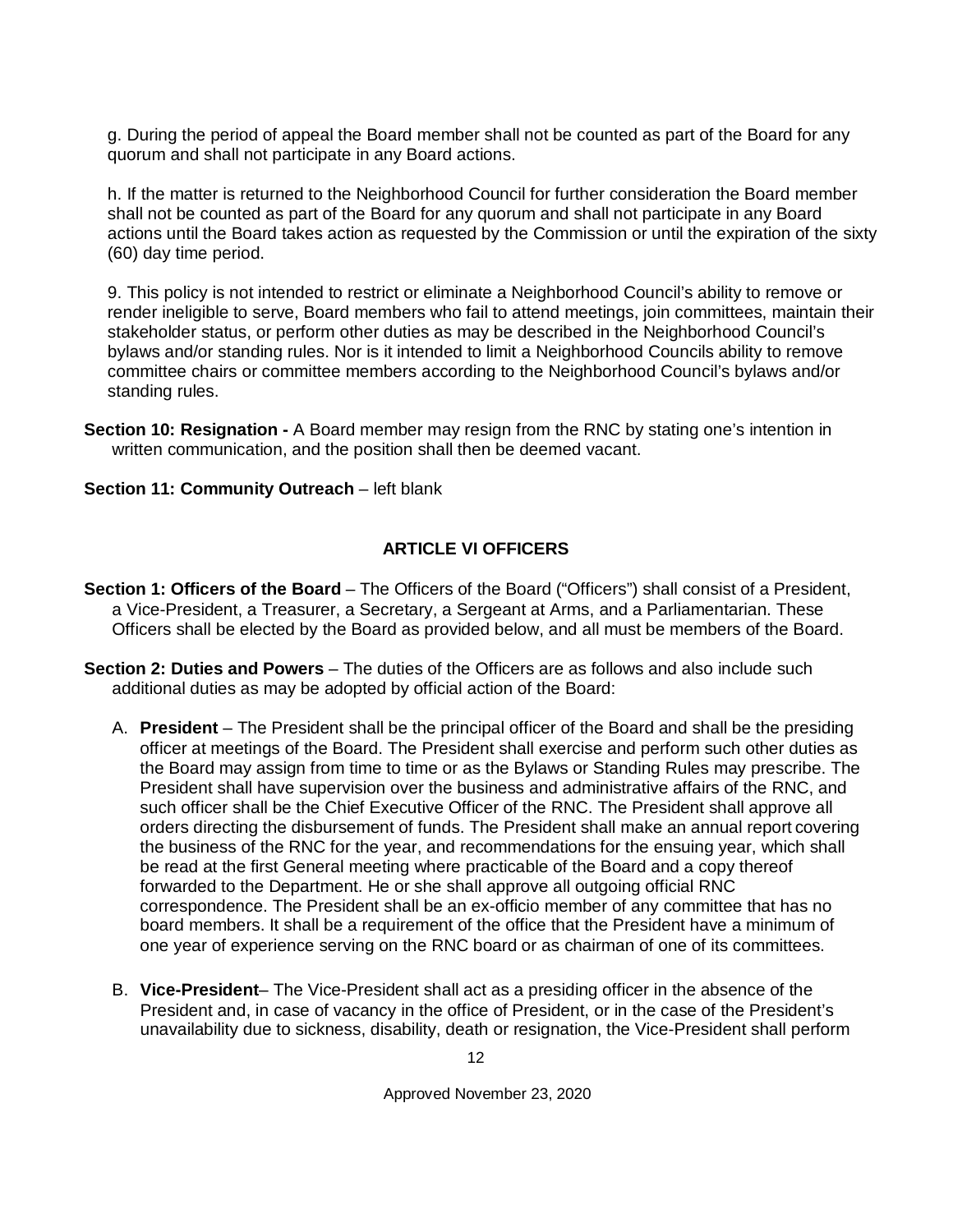the duties of the President and when so acting shall have all the powers and perform such other duties as the Board or the Bylaws may prescribe. The Vice-President shall be responsible for the oversight of all committees designated by the Board and as such shall not serve as the chair of any committee. The Vice-President shall perform all other duties as the President or the Board may assign from time to time.

C. **Secretary** – The Secretary shall keep the minutes of the RNC herein defined as a clear and concise record of the Board's actions, including the motions made and the vote thereon; see that all notices are given in accordance with the provisions of DONE; be custodian of the RNC's records, as defined in Standing Rules; perform-all any other secretarial duties as requested by the President and/or the Board. The Secretary shall keep the Bylaws and Standing Rules up to date and shall keep an official list of all Board Members, Officers, and Committee Members and their terms, and keep a register of the addresses (including electronic address, if applicable) and telephone numbers of each Board member and Officer. The Secretary shall be a standing committee member of the Bylaws and Standing Rules Committee and shall act as its Secretary.

1. The Secretary may appoint an Assistant Secretary, which must be confirmed by the Board. The Assistant Secretary may be any qualified stakeholder. The Assistant Secretary shall hold no agenda setting powers, but otherwise shall assist the Secretary with their duties and act in his or her absence. The Secretary may assign the assistant Secretary duties including, minute taking, recording of all official votes, gathering all physical records submitted at general meetings, and any other secretarial duties as they see fit.

- D. **Treasurer**  The Treasurer shall keep the books and maintain, or cause to be kept and maintained, adequate and correct books and records of the RNC's transactions. The booksand records, including books of accounts, shall be open to inspection by any Representative or Stakeholders of the RNC at all reasonable times. All books of accounts shall be kept in accordance with Generally Accepted Accounting Principles ("GAAP") and in accordance with these Bylaws.
- E. **Parliamentarian**  The Parliamentarian shall ensure that the RNC's meetings follow theBrown Act then Rosenberg's Rules of Order or such other rules as the Board adopts (insofar as such rules are not inconsistent with these Bylaws or with the law). The Parliamentarian shall ensure the meetings are undertaken in an expeditious. The Parliamentarian shall be a standing committee member of the Bylaws and Standing Rules committee and shall act as its Vice-Chair.
- F. **Sergeant-At-Arms**  The Sergeant-At-Arms shall preserve order at all meetings and shall act as timekeeper. They may be called upon by the President to help keep track of stakeholders who have questions during an agenda item to make sure their concerns are addressed and handled in an orderly fashion. The Sergeant-At-Arms shall perform such other duties as are usually incident to this office. The Sergeant-At-Arms should not use any physical contact to "preserve order". It is advisable to summon law enforcement for assistance if faced with a dangerous situation.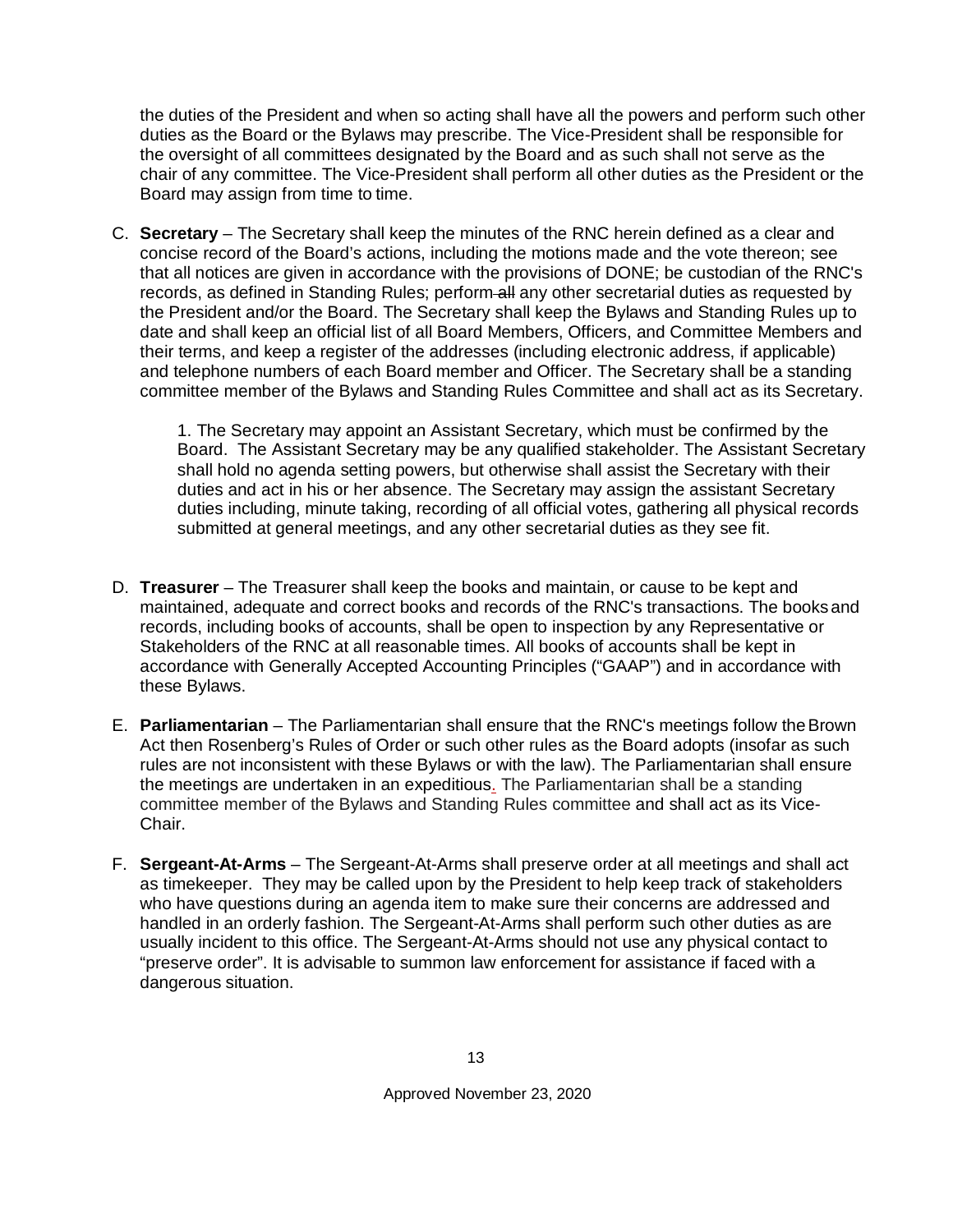#### <span id="page-13-0"></span>**Section 3: Selection of Officers**

- A. Officers shall be elected by a majority vote of the Board at the first general meeting duringwhich the seating of the newly elected Board members occurs.
- B. Any Stakeholder may nominate any Board member for any open Office of the Board. The nominations will remain open the first thirty (30) minutes of the meeting. Self-nominations are acceptable. After nominations close the Board will vote by a show of hands on each nominee for the respective Officer positions. The votes will be tabulated and a majority winner will be declared.
- C. If there are two (2) candidates, and it is a tie vote, a runoff election will be held immediately. If this results in another tie, the winner of the seat will be determined by flipping a coin. If there are more than two (2) candidates for an office, and none receives a majority vote on the first election, a run-off election shall be held immediately between the two (2) candidates receiving the highest number of votes.
- D. In the event of a permanent vacancy in the office of President, the Vice-President shall become the President until such time as the Board meets at the next Board meeting and holds an election for the office. In the event of a permanent vacancy in the office of Vice-President, Treasurer or Secretary, Sergeant-at-Arms, or Parliamentarian, the presiding officer shall nominate a replacement who shall be seated after approval by a majority of the Board present. The replacement shall serve for the remainder of the term of the office being filled.
- <span id="page-13-1"></span>**Section 4: Officer Terms** – The Officers shall serve two (2) year terms and serve at the pleasure of the Board. No President or Vice-President shall serve more than two (2) consecutive two (2) year terms in that office.

#### **ARTICLE VII COMMITTEES AND THEIR DUTIES**

<span id="page-13-2"></span>All Standing and Ad Hoc Committees shall be established by the Board and populated in a manner to be determined by the Board. Suggestions for committees may come from Stakeholders or from members of the Board, and all such suggestions shall be voted upon by the Board. Committees can be composed of and chaired by Stakeholders as well as Board members unless prohibited elsewhere in the By-Laws.

#### <span id="page-13-3"></span>**Section 1: Standing Committees** – The Standing Committees of the RNC are:

- A. **Outreach and Public Relations**  The Outreach Committee shall reach out to Stakeholders utilizing any acceptable means of media approved by the Board. The content of such distribution must be pre-approved by the Committee Chair and RNC President. The Committee shall also be charged with liaising with local media, including, but not limited to, newspapers, magazines, radio, television, internet/world wide web sites and cable broadcasters with upcoming activities, news, accomplishments and matters affecting the RNC.
- B. **Planning and Land Use Management (PLUM)**  The Committee shall maintain liaison with

14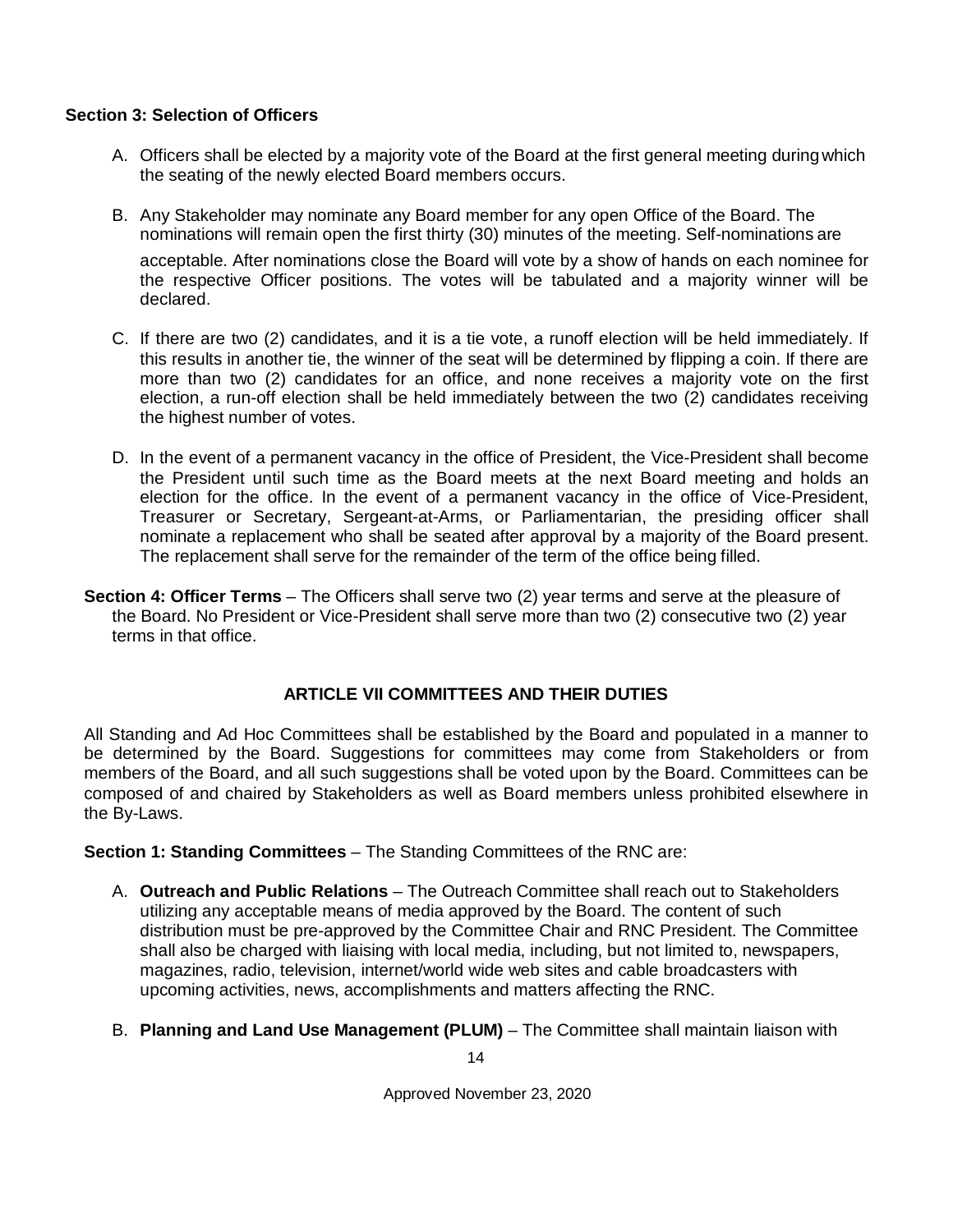relevant City agencies, and give advice pertaining to actions of the same agencies occurring within the boundaries of the RNC. Committee shall also liaison with stakeholders regardingany concerns over planning, zoning, or land use issues within the RNC boundaries. Committee Chair, or their appointed designee who must be an official committee member, shall be authorized to represent official RNC positions and reasoning regarding PLUM matters at City Hearings and meetings, or in other public venues or interviews.

- C. **Budget and Finance** The Budget and Finance Committee shall consist of at least two (2) appointed members and the elected Treasurer. It shall: ensure compliance with city financial policy; prepare the budget, and supervise accounting of all funds. It shall also create and maintain relationships with any and all private or public institutions offering grants, donations, or other encumbered monies. It shall be responsible for vetting any Neighborhood Purposes Grants submitted to the RNC. It shall also be responsible for supervising the applications for any grants that the RNC may seek in the course of its activities. The Board shall maintain direct management of monies or other considerations.
- D. **Emergency/Disaster Preparedness/Community Safety** The Committee shall organize the RNC into a cohesive unit so that in times of disaster we are able to cooperate and assist law enforcement and relief agencies. The Committee shall develop a plan to coordinate resources at the City and county level and to establish communication between stakeholders and public safety officers in event of a local emergency. The Committee shall provide emergency services training for the RNC. The Committee shall form liaisons with appropriate private and public agencies to enhance community safety.
- E. **Youth & Education** The Committee shall form relationships with appropriate private and public agencies to enhance Youth involvement in community and educational affairs and to bring needed services to the Youth of our community. It shall perform outreach to identify future YBM applicants. All Youth Board Members are members of this Committee
- F. **Senior Advocacy** The Committee shall form relationships with appropriate private and public agencies to enhance Senior involvement in community affairs and to bring needed services to the Seniors of our community.
- G. **Economic Development**  The Committee shall encourage local business participation in community affairs; maintain relationships with related City agencies, Non-Profits, and Chambers of Commerce to improve the economic health of the RNC area. This committee shall also participate in the development of and advocating for a vision for Reseda's businesscommunity.
- H. **By-laws and Rules of Standing (BARS)** The Committee shall meet as necessary to review and recommend additions, modifications and revisions to the By-Laws and Standing Rules as referred to it by the Board or the Board Secretary. If deemed necessary, Committee shall create a draft of amended bylaws or standing rules indicating the additions, changes or deletions and submit it to the Board for final approval.
- I. **Health & Wellness** The Committee shall raise community awareness of health related resources as well as to improve the health and wellness of the community through education and health promotion activities.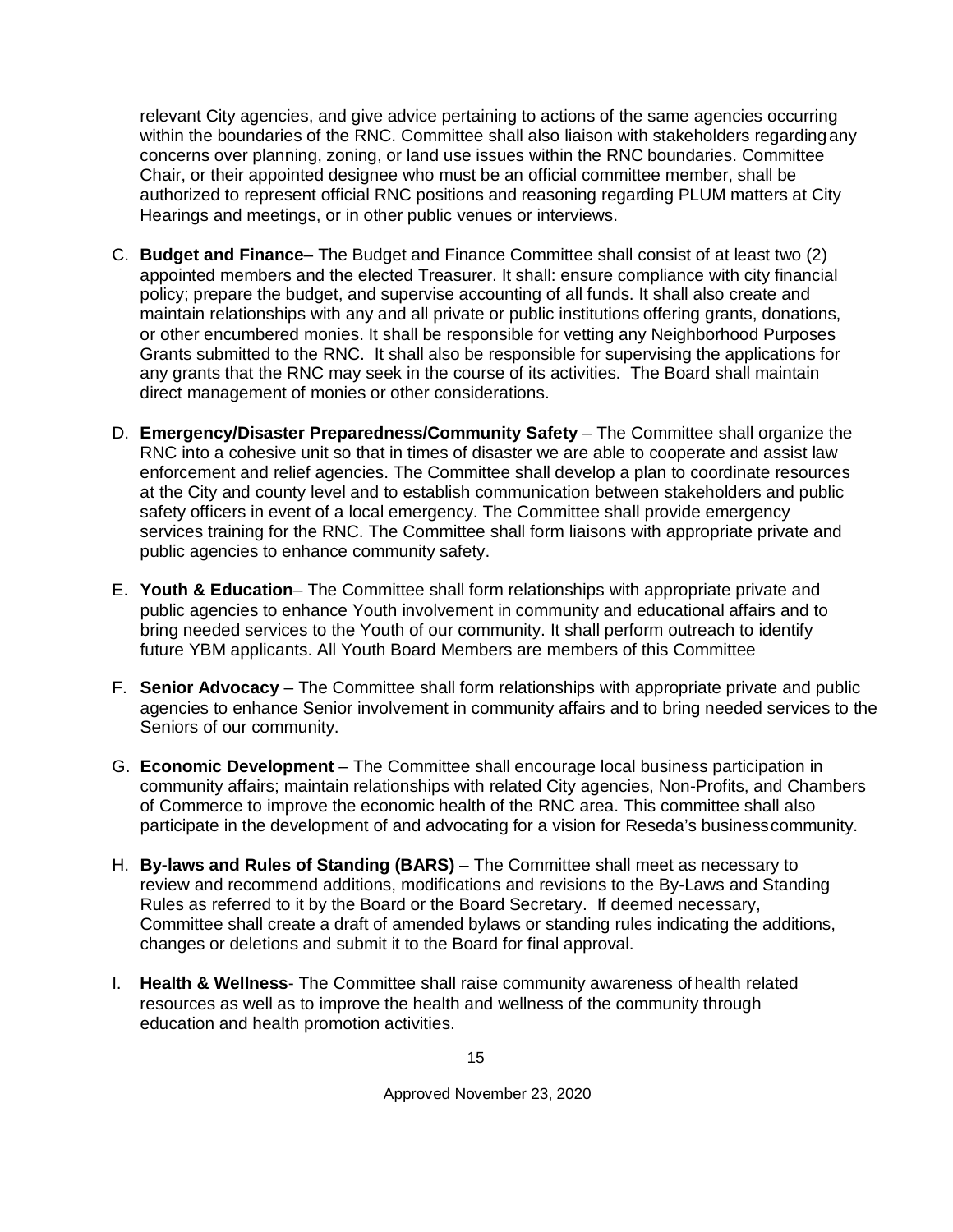- J. **Environment-** The Committee shall advocate for the community's concerns on all modes of transportation including but not limited to bicycling, mass transit, pedestrian, and automobiles. In addition, it will promote local cleanup and neighborhood pride efforts and address ongoing environmental sustainability interests.
- K. **Homeless Advocacy-** The Homeless Advocacy Committee shall serve as a liaison between relevant city agencies and the Reseda Neighborhood Council on all issues and programs relating to homelessness. It shall perform outreach to connect the homeless and formerly homeless to available resources and services. It shall inform and educate stakeholders on the issues of homelessness in Los Angeles and advocate for the concerns stakeholders have over the issue. It shall work with community members to develop additional programs to help homeless individuals.
- L. **Community Space -** The Community Space Committee shall be responsible for maintaining the Reseda Community Space in an orderly and clean condition. It shall consider ways in which the space may be improved to better serve the community, develop a plan of action, and bring these ideas to the Board for approval. It shall vet all groups interested in using the space to make sure they qualify. It shall maintain a schedule of reservations to maximize efficient usage by different groups and avoid scheduling conflicts. It shall be responsible for locking and unlocking the space and shall make sure there is proper supervision of the space while it is being used. It shall keep an inventory of items present in the space and whether said items are property of the RNC, or on loan from stakeholders. It shall keep a record of all current key holders of the space. It shall provide access for any maintenance or repair crews as needed.
- M. Executive The Executive Committee shall consist of the RNC President, Vice President, Treasurer and Secretary. The Committee shall build the agenda for the General Meeting. Any agenda items which cannot be previously vetted by a committee shall be vetted by the executive committee.
- <span id="page-15-0"></span>**Section 2: Ad Hoc –** The Board may create Ad Hoc Committees as deemed necessary. Six (6) months after creation the Board shall review said committees and decide if the ad hoc committee(s) activities warrant disbanding the committee, renewing its ad hoc status, elevating it to a permanent RNC committee, or merging it with an existing committee. Ad hoc committees shall be agendized and noticed in keeping with the Brown Act.

#### <span id="page-15-1"></span>**Section 3: Committee Creation and Authorization**

- A. **Committee Creation -** With proper public notice at a regular Board meeting or special meeting the Board may establish Standing or Ad Hoc committees, or change an Ad Hoc committee to a Standing Committee. Any such action by the Board shall be noted in the RNC meeting minutes, and the Secretary shall cause any such addition of Standing Committees to be added to the ByLaws
- B. **Committee Authority**  All committee recommendations shall be brought back to the full Board for discussion and action.
- C. **Committee Structure**  Committee member candidates shall be appointed by the Committee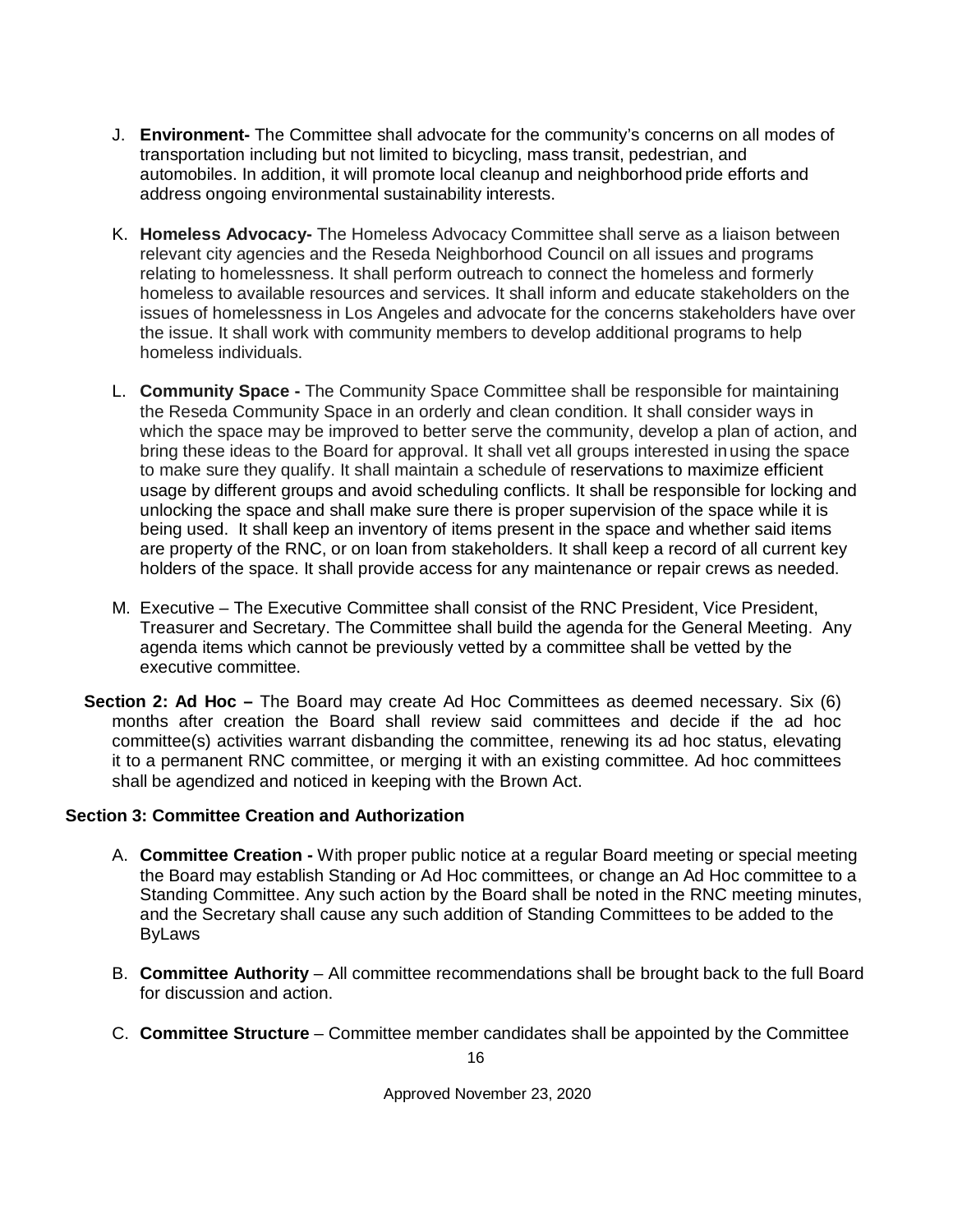Chair Person and ratified by the Board. Standing Committees shall be comprised of at least one (1) Board member and no more than four (4) board members, and may include any interested Stakeholders. Ad Hoc Committees shall be comprised of four (4) or less Board members and may include any interested Stakeholders. Ad hoc committees that include nonboard member stakeholders shall be agendized and noticed in keeping with the Brown Act.

- D. **Committee Appointment**  All Committee Chairs shall be appointed by the President and confirmed by the Board.
- E. **Committee Meetings**  Committee meetings are subject to and shall be conducted in accordance with the dictates of the Brown Act. The Chairs shall keep a written record of Committee meetings and shall provide regular reports on Committee matters to the Board. Each committee shall establish a calendar of regular meetings for the next calendar year prior to the end of the current calendar year.
- F. **Changes to Committees**  With proper public notice at a regular Board meeting or special meeting the Board may establish, disband or make changes as needed to any Standing or Ad Hoc committee. Any such action by the Board shall be noted in the RNC meeting minutes, and the Secretary shall request any such change or removal of Standing Committees to be added to the Bylaws.
- G. **Removal of Committee Members**  Committee members may be removed by the Committee Chair with ratification by vote of the Board. Committee Chairs may only be removed via a duly agendized item regarding same in a regular RNC meeting, and requires a two-thirds (2/3) majority of the attending Board Members.
- H. **Mission Statement-** All committees shall come up with a mission statement and a plan of action to implement it. The Plan of Action shall include yearly and quarterly goals.

#### **ARTICLE VIII MEETINGS**

<span id="page-16-0"></span>All meetings, as defined by the Ralph M. Brown Act (*California Government Code Section 54950.5 et seq.*), shall be noticed and conducted in accordance with the Act, the Neighborhood Council Agenda Posting Policy, and all other applicable laws and governmental policy.

- <span id="page-16-1"></span>**Section 1: Meeting Time and Place** – All meetings shall be held within the RNC boundaries at a location, date and time set by the Board. A calendar of regular meetings shall be established by the Board at its November regular or special meeting of each calendar year.
	- A. **Regular Meetings**  Regular RNC meetings shall be held at least once per month and may be held more frequently as determined by the Board. Prior to any action by the Board, there shall be a period of public comment. The Board shall determine the length and format of the period as appropriate.
	- 17 B. **Special Meetings** – The President or a majority of the Board shall be allowed to call a Special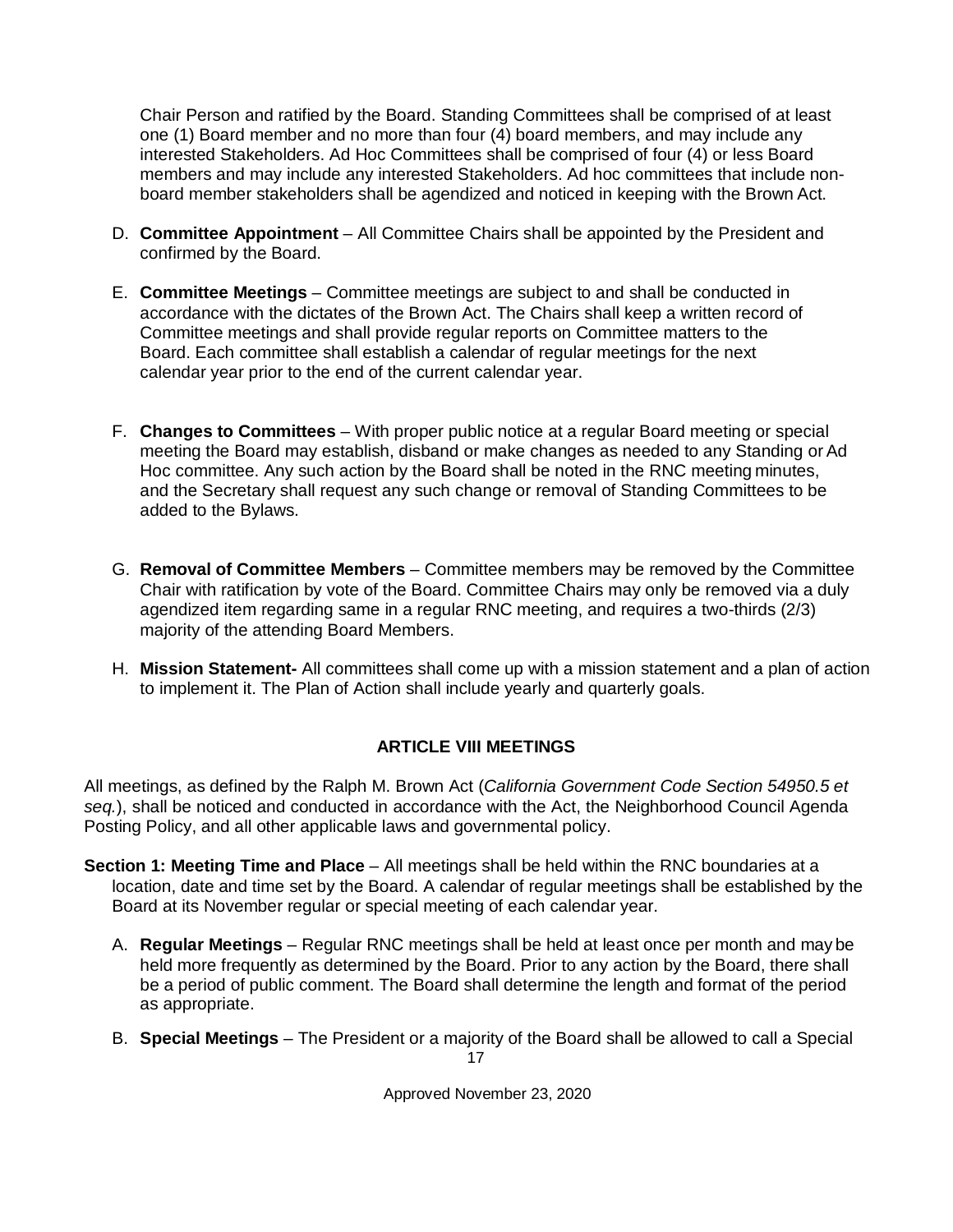RNC Meeting as needed.

- <span id="page-17-0"></span>**Section 2: Agenda Setting** – The President or Vice President shall establish the agenda for RNC meetings in accordance with Standing Rules. However, at any regular meeting of the RNC, any Stakeholder may request the inclusion of any specific agenda item for future meetings, and upon the concurrence of a majority vote of the Board, such item will be placed on the future agenda as requested.
	- A. No items may be added to the Agenda once it is posted. No action or discussion shall be undertaken of any item not appearing on the Agenda except in response to comments or questions made during Public Comment(s) in which case such responses shall be brief.
	- B. The Board, and committee chairpersons will be permitted to make:
		- brief announcements, or
		- to give a brief report on his/her activities, or
		- to make a request of any City staff, or other resource present for factual information,
		- or to request City staff to report back at a subsequent meeting concerning any matter
- <span id="page-17-1"></span>**Section 3: Notifications/Postings** – At a minimum, meeting notices shall be posted in compliance with the Ralph M. Brown Act and in compliance with City of Los Angeles Neighborhood Council posting policy. An updated listing of the Neighborhood Council's physical posting location/s shall be kept on file with the Neighborhood Council.

Draft minutes shall be submitted 72 hours prior to next meeting to all board members and posted on web site.

- <span id="page-17-2"></span>**Section 4: Reconsideration** – The Board may reconsider or amend its actions through the following Motion for Reconsideration process:
	- A. Before the Board reconsiders any matter, the Board must approve a Motion for Reconsideration by official action. After determining that an action should be reconsidered, the Board has the authority to re-hear, continue, or take action on the item that is the subject of reconsideration.
	- B. The Motion for Reconsideration must be brought, and the Board's approval of a Motion for Reconsideration must occur, either during the same meeting where the Board initially acted or during the Board's next regularly scheduled meeting that follows the meeting where the action subject to the reconsideration occurred. The RNC may also convene a special meeting within these specified time frames to address a Motion for Reconsideration.
	- C. A Motion for Reconsideration may be proposed only by a member of the Board that previously voted on the prevailing side of the original action that was taken by the Board (the "Moving Board Member").
	- D. The Moving Board Member may make the Motion for Reconsideration orally during the same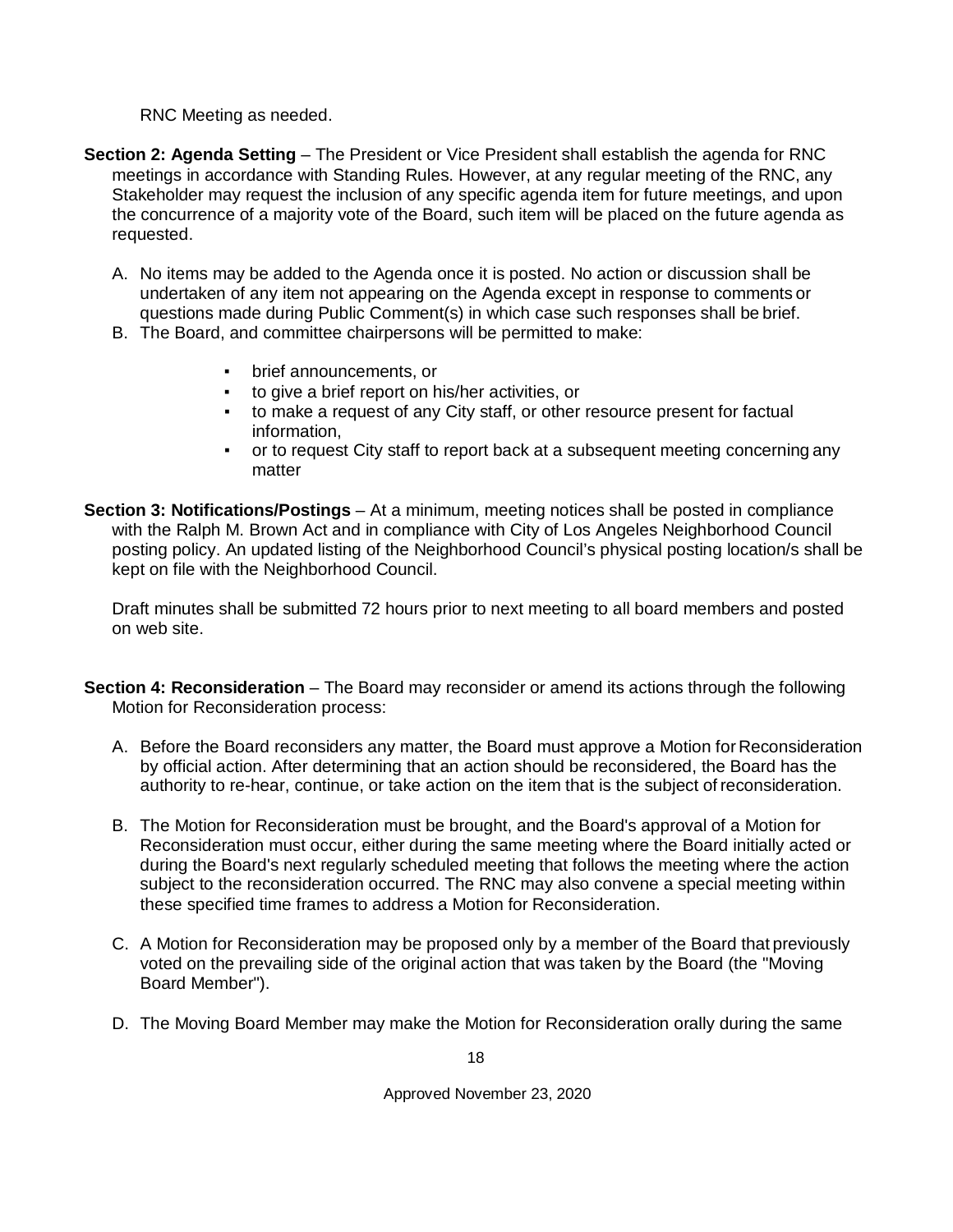meeting where the action that is the subject of reconsideration occurred, or by properlyplacing the Motion for Reconsideration on the agenda of a meeting that occurs within the allowed specified periods of time as stated above.

- E. In order to properly place the Motion for Reconsideration on the agenda of the subsequent meeting, the Moving Board Member shall submit a memorandum to the Secretary at leasttwo (2) days in advance of the deadline for posting notices for the meeting. The memorandum must briefly state the reason(s) for requesting the reconsideration, and provide the Secretary with an adequate description of the matter(s) to be re-heard and the proposed action that may be adopted by the Board if the Motion for Reconsideration is approved.
- F. A Motion for Reconsideration that is properly brought before the Board may be seconded by any member of the Board.

## **ARTICLE IX FINANCES**

<span id="page-18-0"></span>A. The RNC shall review its fiscal budget and make adjustments as needed to comply with City laws and City administrative rules, and to keep in compliance with Generally Accepted Accounting Principles and the City's mandate for the use of standardized budget and minimum finding allocation requirements.

B. The RNC shall adhere to all rules and regulations promulgated by appropriate City officials regarding the RNC's finances, where the term "appropriate City officials" means those officials and/or agencies of the City of Los Angeles who have authority over Neighborhood Councils.

C. All financial accounts and records shall be available for public inspection and posted on the RNC website, if available.

D. Each month, the Treasurer shall provide to the Board detailed reports of the RNC's accounts.

E. At least once each quarter, the President and at least one other individual other than the Treasurer, who is designated by the Board, shall examine the RNC's accounts and attest to their accuracy before submitting the documentation to the Department for further review.

F. Each Committee shall submit an estimated budget for the next financial year to the Finance Committee by March 31<sup>st</sup>.

G. At least 60 days prior to the end of each fiscal year, the Finance committee shall prepare a budget for the next fiscal year and submit it to the board for approval.

H. No disbursement of moneys of the RNC shall be made for any purpose other than a purpose authorized by the Board.

I. Appropriations of moneys of the RNC shall be made by a duly adopted resolution of the Board, stating the amount to be expended or disbursed (which maybe expressed as a "not to exceed" or "up to" amount) and the payee.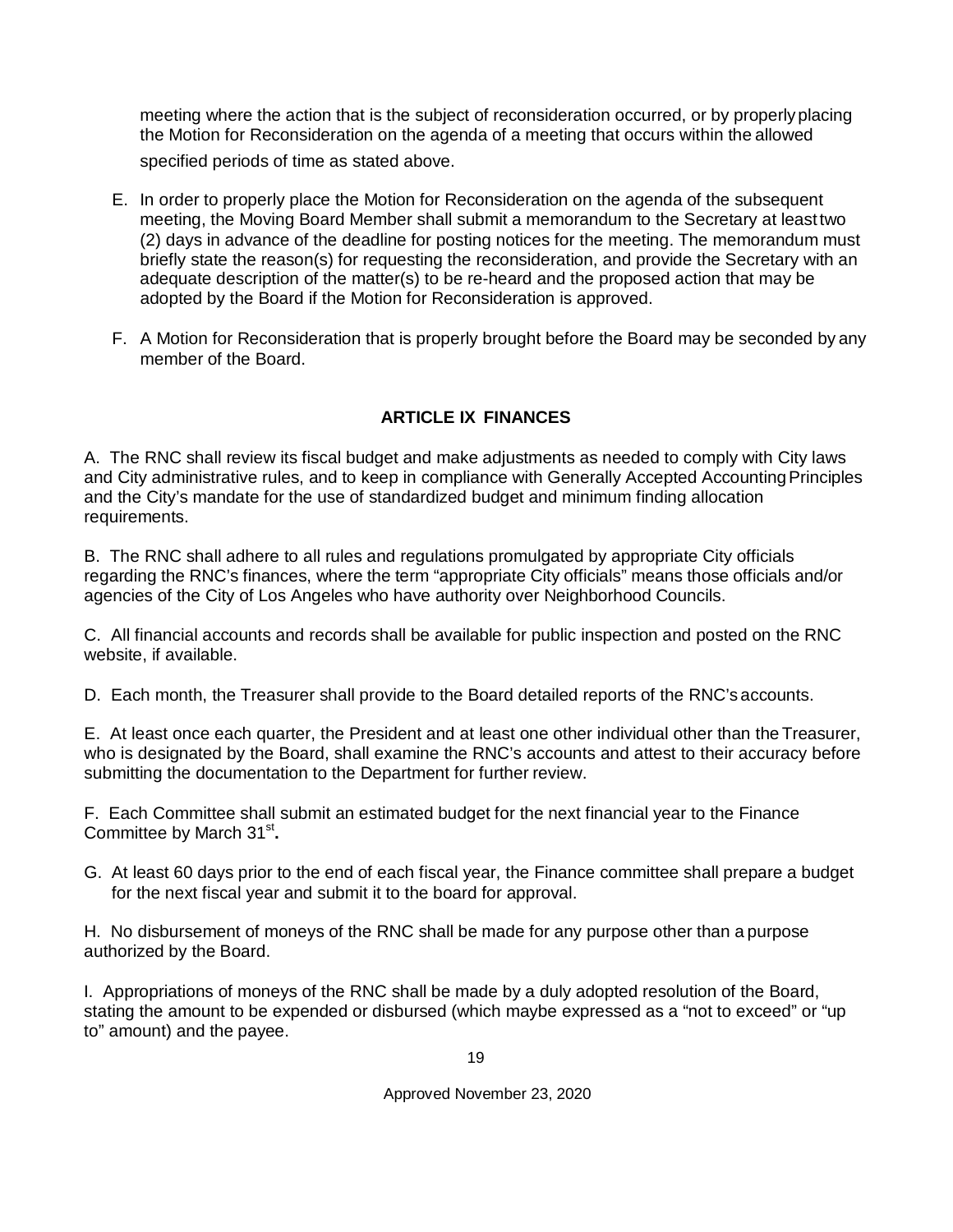J. The Treasurer is required to submit separate accounting statements regardless of whether thefunds are received from the City or not.

K. In addition, the Treasurer shall be responsible for Bookkeeping. The Treasurer will set up and maintain an appropriate bookkeeping system for the RNC.

#### **ARTICLE X ELECTIONS**

- <span id="page-19-1"></span><span id="page-19-0"></span>**Section 1: Administration of Election** – The Neighborhood Council's election will be conducted pursuant to any and all City ordinances, policies and procedures pertaining to Neighborhood Council elections.
- <span id="page-19-2"></span>**Section 2: Governing Board Structure and Voting** – The number of Board seats, the eligibility requirements for holding any specific Board seats, and which Stakeholders may vote for the Board seats are noted in Attachment B.
- <span id="page-19-3"></span>**Section 3: Minimum Voting Age** – Except with respect to a Youth Board Seat, a stakeholder must be at least 16 years of age on the day of the election or selection to be eligible to vote. [See Admin. Code §§ 22.814(a) and 22.814(c)]
- <span id="page-19-4"></span>**Section 4: Method of Verifying Stakeholder Status** – Voters will verify their Stakeholder status by self-affirmation.

<span id="page-19-5"></span>**Section 5: Restrictions on Candidates Running for Multiple Seats** – A candidate shall declare their candidacy for no more than one position on the Board during a single election cycle.

<span id="page-19-6"></span>**Section 6: Other Election Related Language** – Not applicable.

#### **ARTICLE XI GRIEVANCE PROCESS**

<span id="page-19-7"></span>A. Any grievance by a Stakeholder or Board member must be submitted in writing to the Secretary who shall cause the matter to be placed on the agenda for the next regular RNC meeting, but in any case no more than in thirty-five (35) days. The Neighborhood Council will follow the City's policy and/or rules regarding the handling of grievances.

B. At that meeting, the Board shall refer the matter to an Ad Hoc Grievance Panel comprised ofthree (3) Non-Board Stakeholders randomly selected by the Secretary from a list of Non-Board Stakeholders who have expressed an interest in serving from time-to-time on such a panel.

C. Within two (2) weeks of the panel's selection, the Secretary shall coordinate a time and place for the panel to meet with the person(s) submitting a grievance to discuss ways in which the dispute may be resolved.

D. Within two (2) weeks following such meeting, a member of the panel shall prepare a written report to be forwarded by the Secretary to the Board outlining the panel's collective recommendations for resolving the grievance. The Board may receive a copy of the panel's report and recommendations

20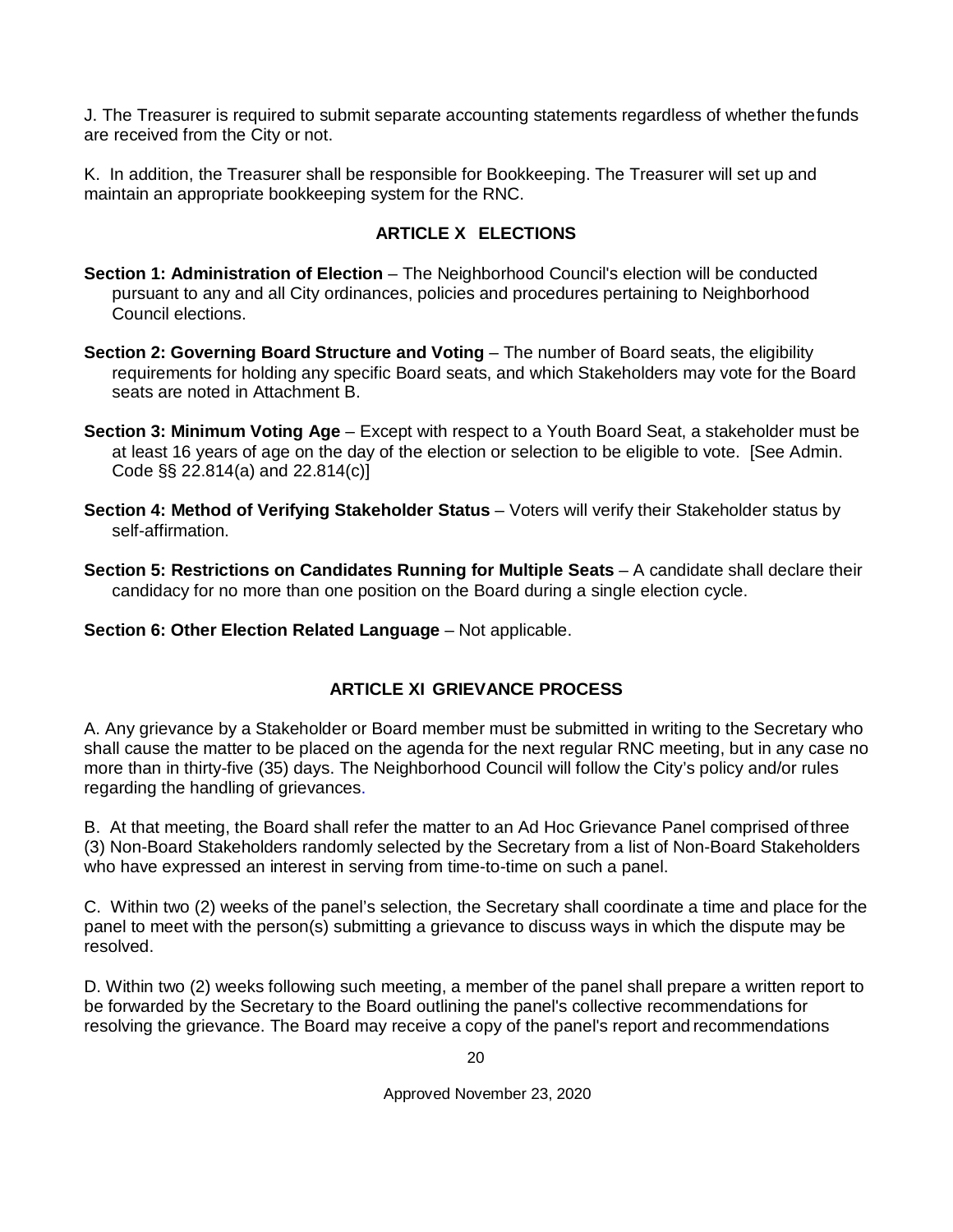prior to a Board meeting, but, in accordance with the Brown Act, the matter shall not be discussed among the Board members until it is heard publicly at the next regular RNC meeting.

E. This grievance process is intended to address matters involving procedural disputes, such as the Board's failure to comply with Board Rules or these Bylaws. It is not intended to apply toStakeholders who merely disagree with a position or action taken by the Board at one of its meetings, which grievances may be aired publicly at RNC meetings.

F. The Neighborhood Council grievance review process will be conducted pursuant to any and all City ordinances, policies and procedures pertaining to Neighborhood Council grievances.

#### **ARTICLE XII PARLIAMENTARY AUTHORITY**

<span id="page-20-0"></span>The RNC shall use Rosenberg's rules of order when conducting RNC meetings. Additional rules and/or policies and procedures regarding the conduct of the Board and its committees and RNC meetings may be developed and adopted by the Board. All such rules and or procedures shall be in writing and shall remain in effect until either repealed or amended and a copy shall be available to all Board Members.

#### **ARTICLE XIII AMENDMENTS**

<span id="page-20-1"></span>A. Any Board member, or Stakeholder during public comment period, may propose an amendment to these Bylaws by requesting that the Secretary place the item on the agenda.

- 1. The proposal to amend the Bylaws shall be formalized in writing and noticed on the agenda for public discussion and Board vote at the next regular RNC meeting.
- 2. An amendment or adjustment to these bylaws requires a two-thirds (2/3) vote of the Board members present at a duly noticed general or special meeting.

B. The Board can also refer to the Bylaws and Standing Rules Committee any other itemfor recommendation.

C. All changes shall then be forwarded to the Department for review and approval. Amendments shall not be valid, final or effective until approved by the Department. Once approved, any changes in the Bylaws shall become effective immediately.

D. The Board can create Standing Rules to implement the Bylaws and the Plan, and for creating effective administrative rules and procedures.

## **ARTICLE XIV COMPLIANCE**

<span id="page-20-2"></span>The RNC, its representatives, and all Stakeholders shall comply with these Bylaws and with any additional Standing Rules or Procedures as may be adopted by the Board as well as all local, county, state and federal laws, including, without limitation, the Plan, the City Code of Conduct, the City Governmental Ethics Ordinance (*Los Angeles Municipal Code Section 49.5.1*), the Brown Act (*California Government Code Section 54950.5 et seq*.), the Public Records Act, the American

21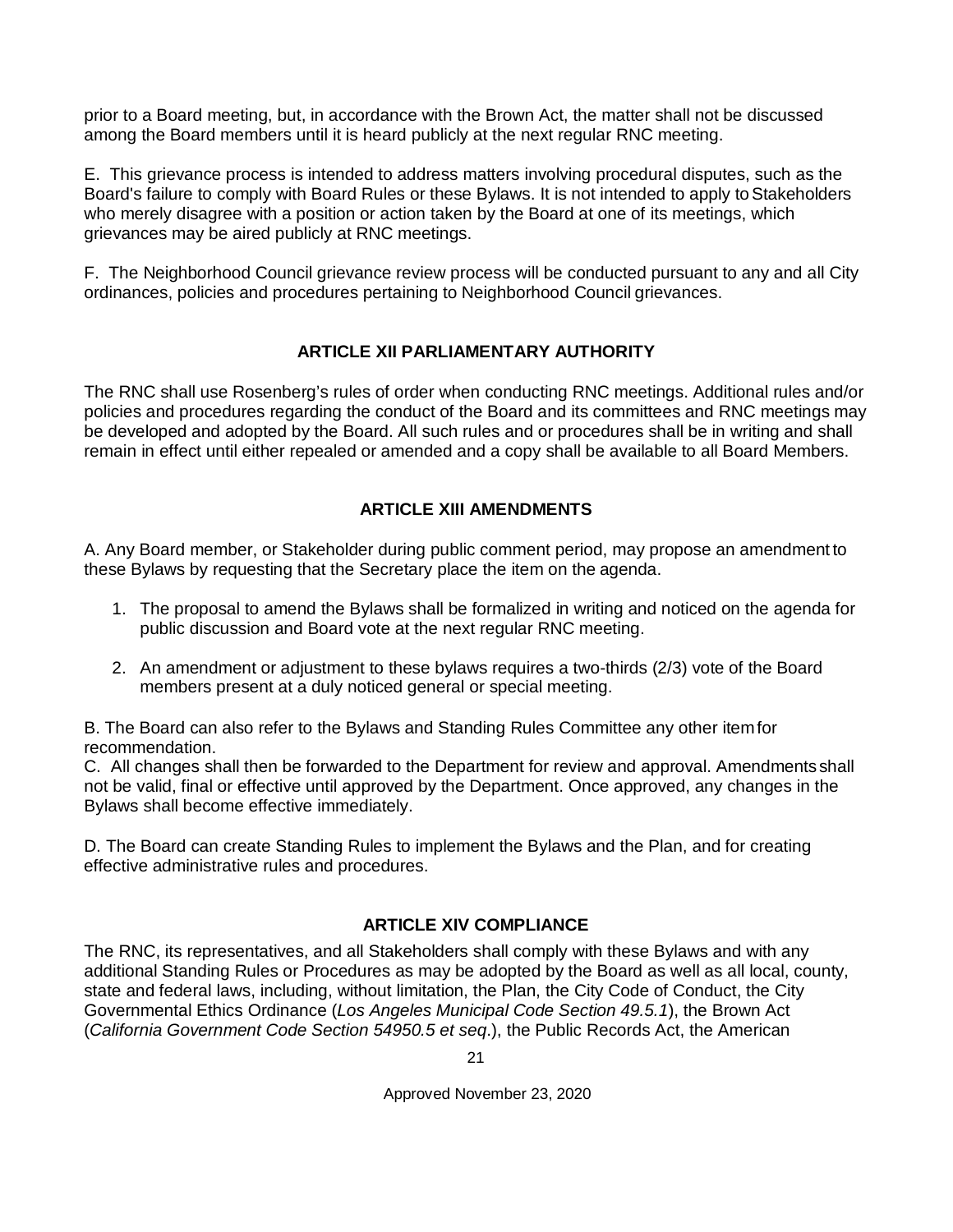Disabilities Act, and all laws and governmental policies pertaining to Conflicts of Interest.

- <span id="page-21-0"></span>**Section 1: Code of Civility** – The RNC board members, its representatives, and all Stakeholders shall conduct all RNC business in a civil, professional and respectful manner. Board members will abide by the Commission's Neighborhood Council Board member Code of Conduct Policy.
- <span id="page-21-1"></span>**Section 2: Training** – Every Board members shall complete all currently mandatory by DONE trainings within forty-five (45) days of being seated or they shall thereby lose all their RNC voting and speaking rights and all votes they cast shall be nullified*.* YBM and YABM shall not be required to take financial trainings. Board members are strongly encouraged to take any other voluntary trainings as may be offered by the city from time to time.

Upon installation new board members shall be precluded from voting or speaking on matters regarding the expenditure of funds, contracts, or recommendations to enter into contracts unless they have completed required DONE training. They may vote or speak on all other matters subject to restrictions in Article XIV Section 2.

<span id="page-21-2"></span>**Section 3: Self-Assessment** – Every year, the Council shall conduct a self-assessment pursuant to Article VI, Section 1 of the Plan.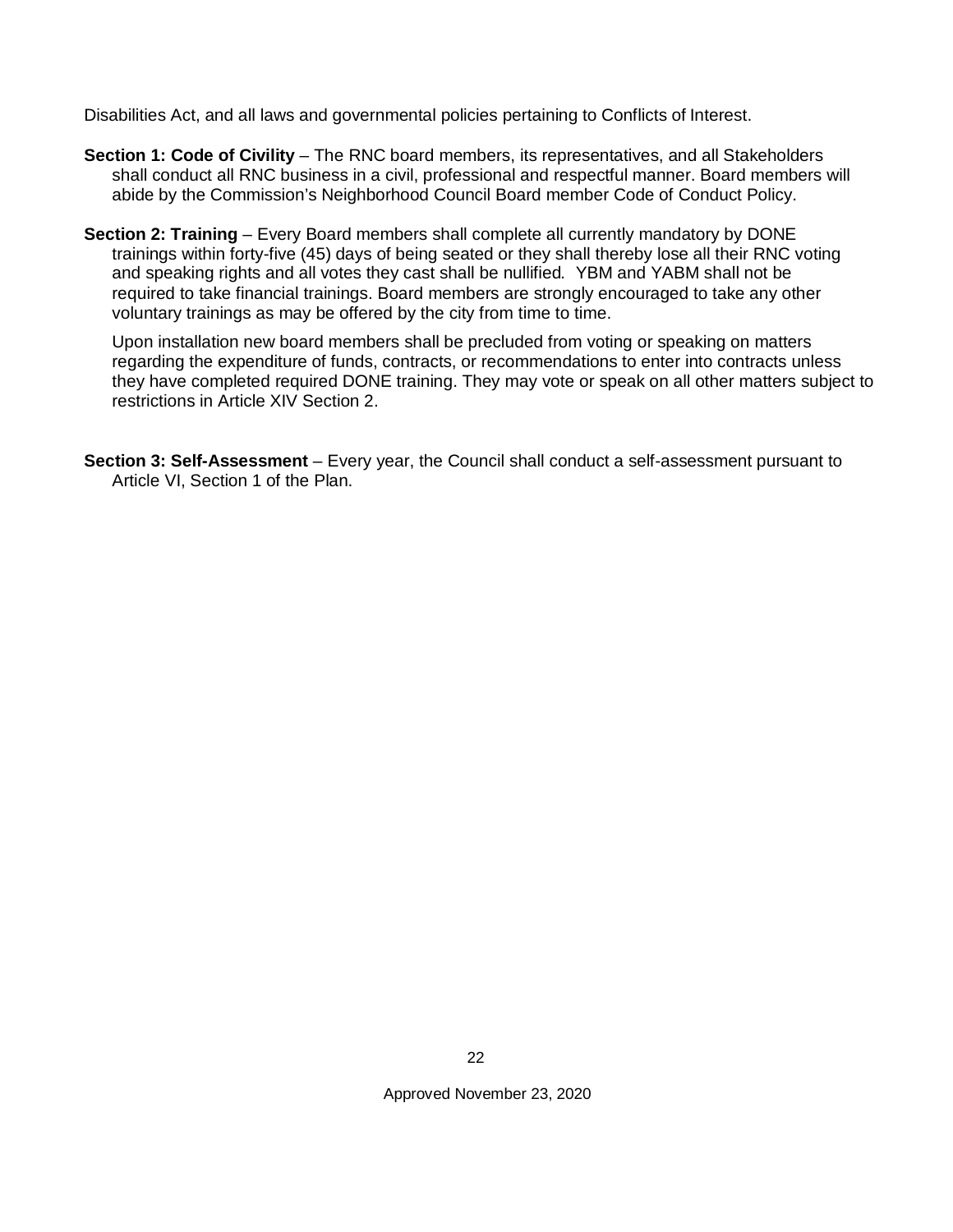<span id="page-22-0"></span>

#### **Attachment A – Map of Reseda Neighborhood Council**

Approved November 23, 2020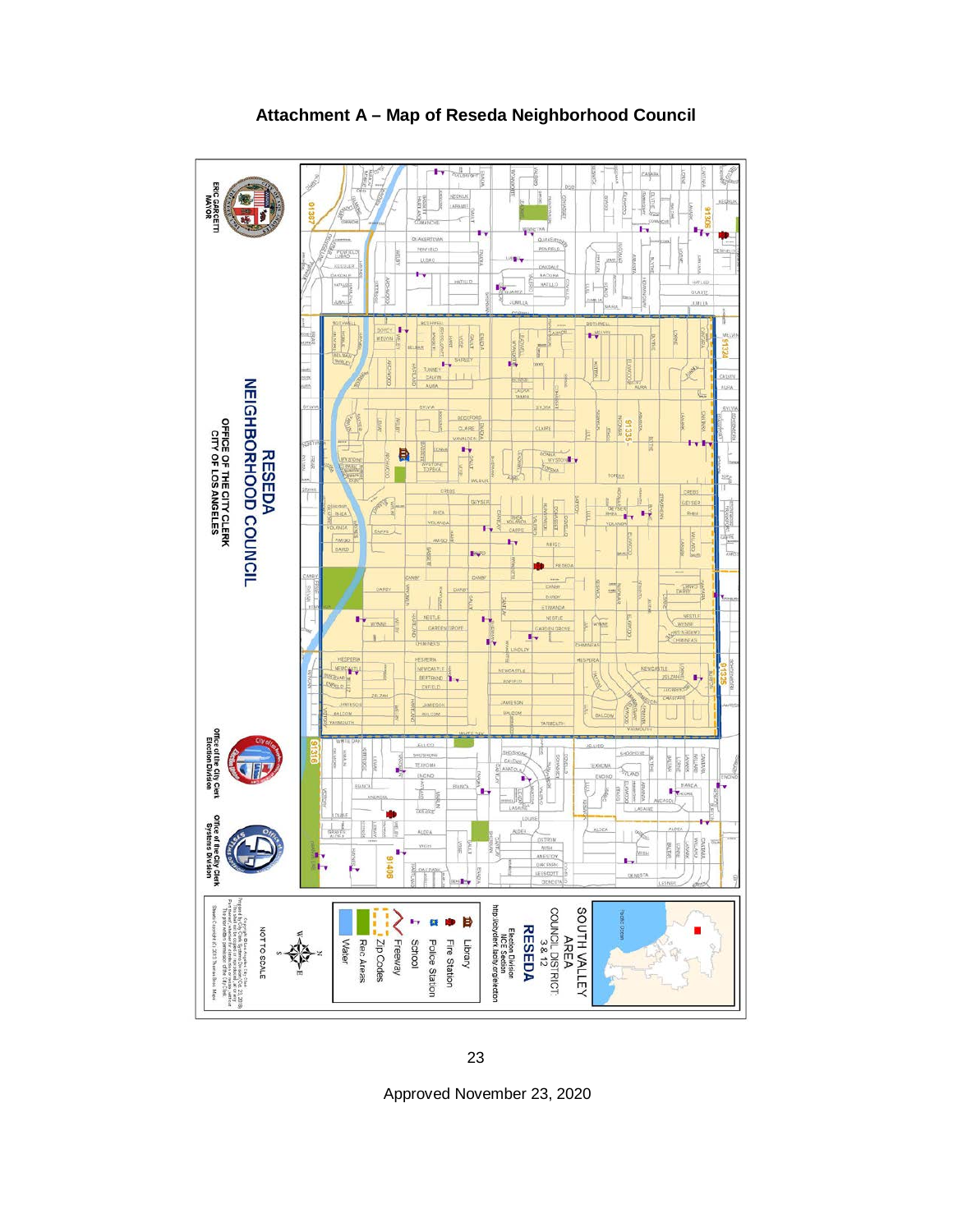## **ATTACHMENT B – Governing Board Structure and Voting**

## **Reseda Neighborhood Council – 17 Board Seats**

<span id="page-23-1"></span><span id="page-23-0"></span>

| <b>BOARD POSITION</b>                                                 | # OF<br><b>SEATS</b> | <b>ELECTED</b><br><b>OR</b><br><b>APPOINTED</b> | <b>ELIGIBILITY TO RUN</b><br><b>FOR</b><br><b>THE SEAT</b>                                                                                                                                 | <b>ELIGIBILITY</b><br><b>TO VOTE FOR</b><br><b>THE SEAT</b>             |
|-----------------------------------------------------------------------|----------------------|-------------------------------------------------|--------------------------------------------------------------------------------------------------------------------------------------------------------------------------------------------|-------------------------------------------------------------------------|
| <b>Residential</b><br>Stakeholder<br>Representatives<br>Term: 4 Years | 3                    | Elected                                         | Stakeholders who live<br>within the RNC<br>boundaries and who<br>are at least 18 years<br>of age or older.                                                                                 | <b>Stakeholders</b><br>who are at least<br>16 years of age<br>or older. |
| <b>Business Stakeholder</b><br>Representatives<br>Term: 4 Years       | 3                    | Elected                                         | Stakeholders who<br>work in, own a<br>business, own<br>businesses or<br>residential rental<br>property located<br>within the RNC<br>boundaries and who<br>are at least 18 years<br>of age. | <b>Stakeholders</b><br>who are at least<br>16 years of age<br>or older. |
| At-Large<br>Representatives<br>Term: 4 Years                          | 9                    | Elected                                         | Stakeholders who<br>live, work, or own<br>and/or who claim a<br>stake as a<br><b>Community Interest</b><br>Stakeholder, and are<br>at least 18 years of<br>age or older.                   | <b>Stakeholders</b><br>who are at least<br>16 years of age<br>or older. |
| <b>Youth Board Member</b><br>(YBM) Term: 1 Year                       | 1                    | Appointed                                       | Open to Stakeholders<br>who either live, work,<br>or are a student in<br>Reseda and are<br>between the ages of<br>fourteen (14) and<br>seventeen (17)                                      | Reseda<br>Neighborhood<br><b>Council Board</b><br><b>Members</b>        |